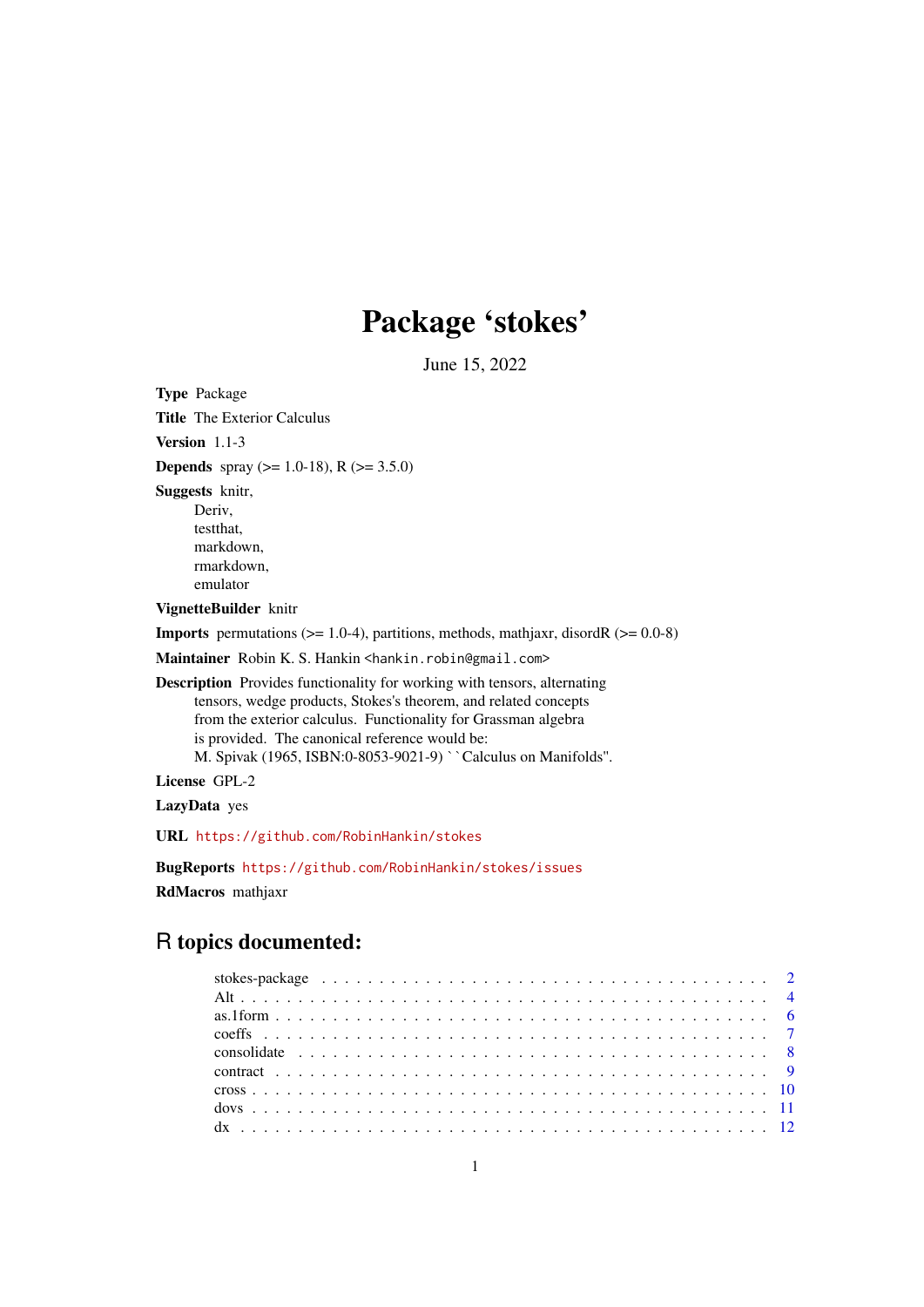## <span id="page-1-0"></span>2 stokes-package

| Index | 36 |
|-------|----|

stokes-package *The Exterior Calculus*

## Description

Provides functionality for working with tensors, alternating tensors, wedge products, Stokes's theorem, and related concepts from the exterior calculus. Functionality for Grassman algebra is provided. The canonical reference would be: M. Spivak (1965, ISBN:0-8053-9021-9) "Calculus on Manifolds".

## Details

The DESCRIPTION file: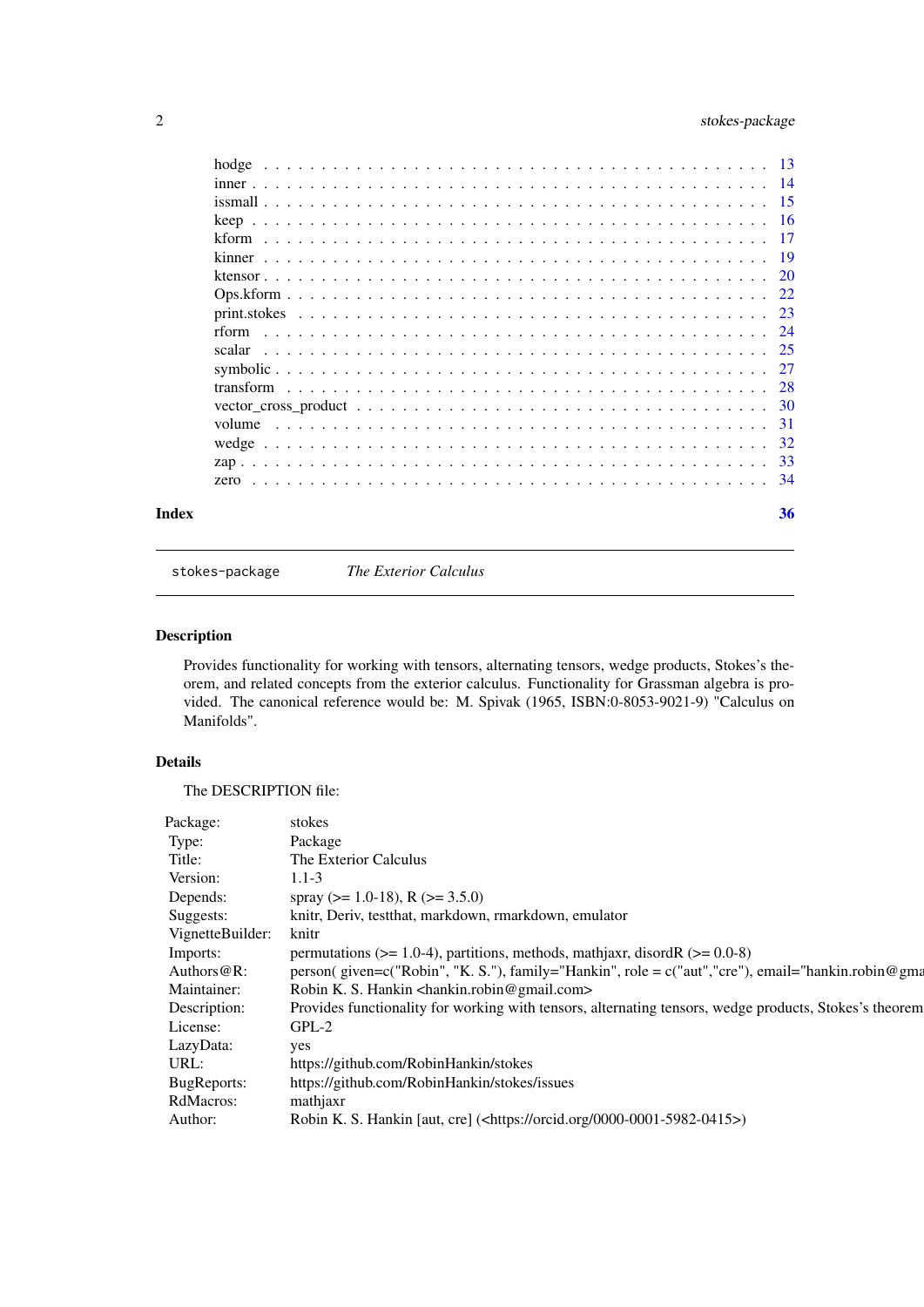<span id="page-2-0"></span>Index of help topics:

| Alt                  | Alternating multilinear forms                 |
|----------------------|-----------------------------------------------|
| Ops.kform            | Arithmetic Ops Group Methods for 'kform' and  |
|                      | 'ktensor' objects                             |
| as.1form             | Coerce vectors to 1-forms                     |
| coeffs               | Extract and manipulate coefficients           |
| consolidate          | Various low-level helper functions            |
| contract             | Contractions of k-forms                       |
| cross                | Cross products of k-tensors                   |
| dovs                 | Dimension of the underlying vector space      |
| dx                   | Elementary forms                              |
| hodge                | Hodge star operator                           |
| inner                | Inner product operator                        |
| issmall              | Is a form zero to within numerical precision? |
| keep                 | Keep or drop variables                        |
| kform                | k-forms                                       |
| kinner               | Inner product of two kforms                   |
| ktensor              | k-tensors                                     |
| print.stokes         | Print methods for k-tensors and k-forms       |
| rform                | Random kforms and ktensors                    |
| scalar               | Lose attributes                               |
| stokes-package       | The Exterior Calculus                         |
| symbolic             | Symbolic form                                 |
| transform            | Linear transforms of k-forms                  |
| vector_cross_product | The Vector cross product                      |
| volume               | The volume element                            |
| wedge                | Wedge products                                |
| zap                  | Zap small values in k-forms and k-tensors     |
| zeroform             | Zero tensors and zero forms                   |

Generally in the package, arguments that are  $k$ -forms are denoted K,  $k$ -tensors by U, and spray objects by S. Multilinear maps (which may be either k-forms or k-tensors) are denoted by M.

## Author(s)

## NA

Maintainer: Robin K. S. Hankin <hankin.robin@gmail.com>

#### References

- J. H. Hubbard and B. B. Hubbard 2015. *Vector calculus, linear algebra and differential forms: a unified approach*. Ithaca, NY.
- M. Spivak 1971. *Calculus on manifolds*, Addison-Wesley.

#### See Also

[spray](#page-0-0)

```
## Some k-tensors:
U1 <- as.ktensor(matrix(1:15,5,3))
```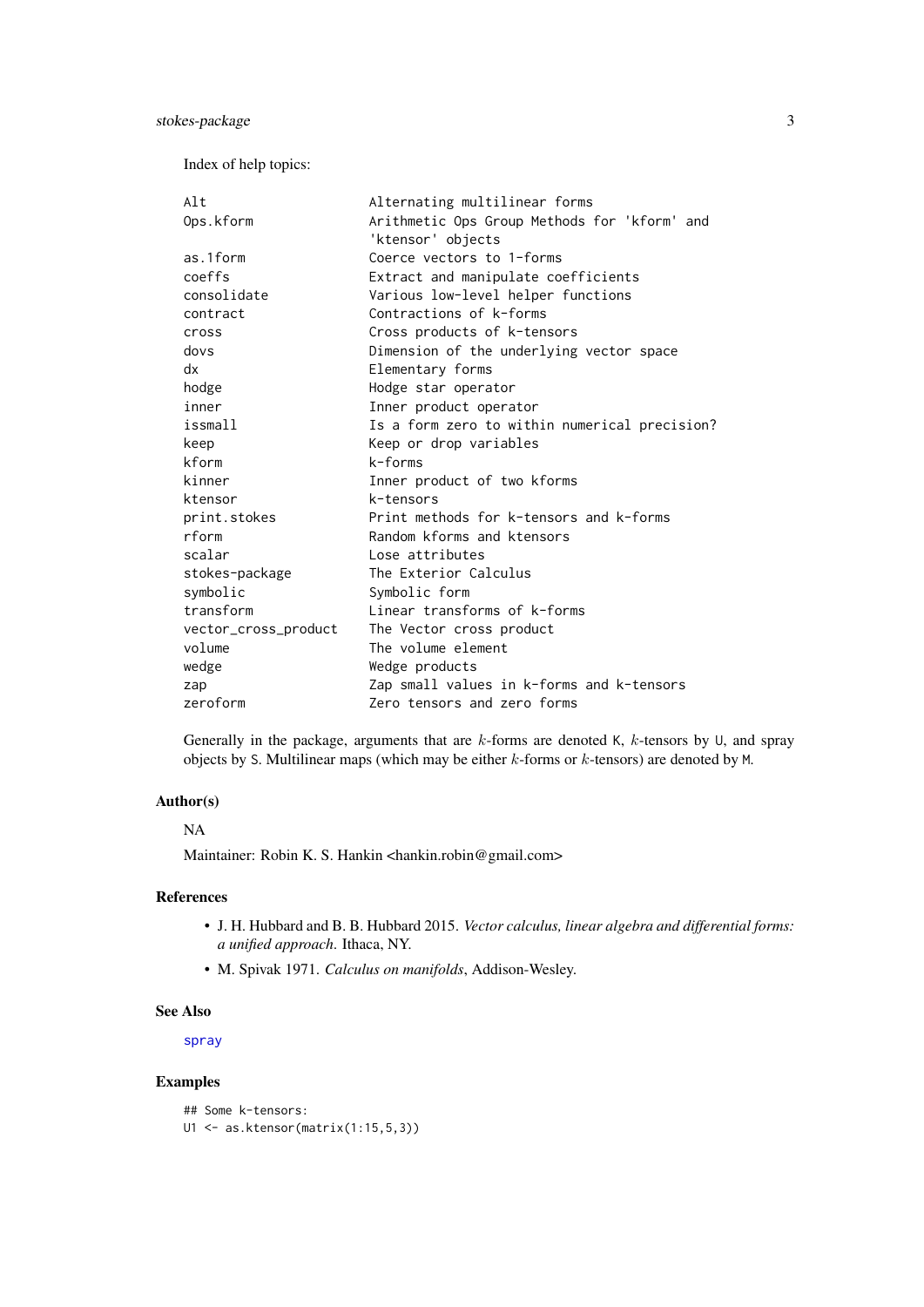```
U2 <- as.ktensor(cbind(1:3,2:4),1:3)
## Coerce a tensor to functional form, here mapping V^3 -> R (here V=R^15):
as.function(U1)(matrix(rnorm(45),15,3))
## Tensor cross-product is cross() or %X%:
U1 %X% U2
## A k-form is an alternating k-tensor:
K1 \le -as.kform(cbind(1:5,2:6),rnorm(5))K2 \leq Kform\_general(3:6, 2, 1:6)K3 \leq rform(9,3,9,runif(9))## The distributive law is true
(K1 + K2) \wedge K3 == K1 \wedge K3 + K2 \wedge K3 # TRUE to numerical precision
## Wedge product is associative (non-trivial):
(K1 ^ K2) ^ K3
K1 ^ (K2 ^ K3)
## k-forms can be coerced to a function and wedge product:
f \leq as. function(K1 \land K2 \land K3)
## E is a a random point in V^k:
E \le - matrix(rnorm(63), 9,7)
## f() is alternating:
f(E)f(E[,7:1])
## The package blurs the distinction between symbolic and numeric computing:
dx \leftarrow as.kform(1)dy <- as.kform(2)
dz \leftarrow as.kform(3)dx ^ dy ^ dz
K3 ^ dx ^ dy ^ dz
```
<span id="page-3-1"></span>Alt *Alternating multilinear forms*

#### Description

Converts a k-tensor to alternating form

## Usage

Alt(S,give\_kform)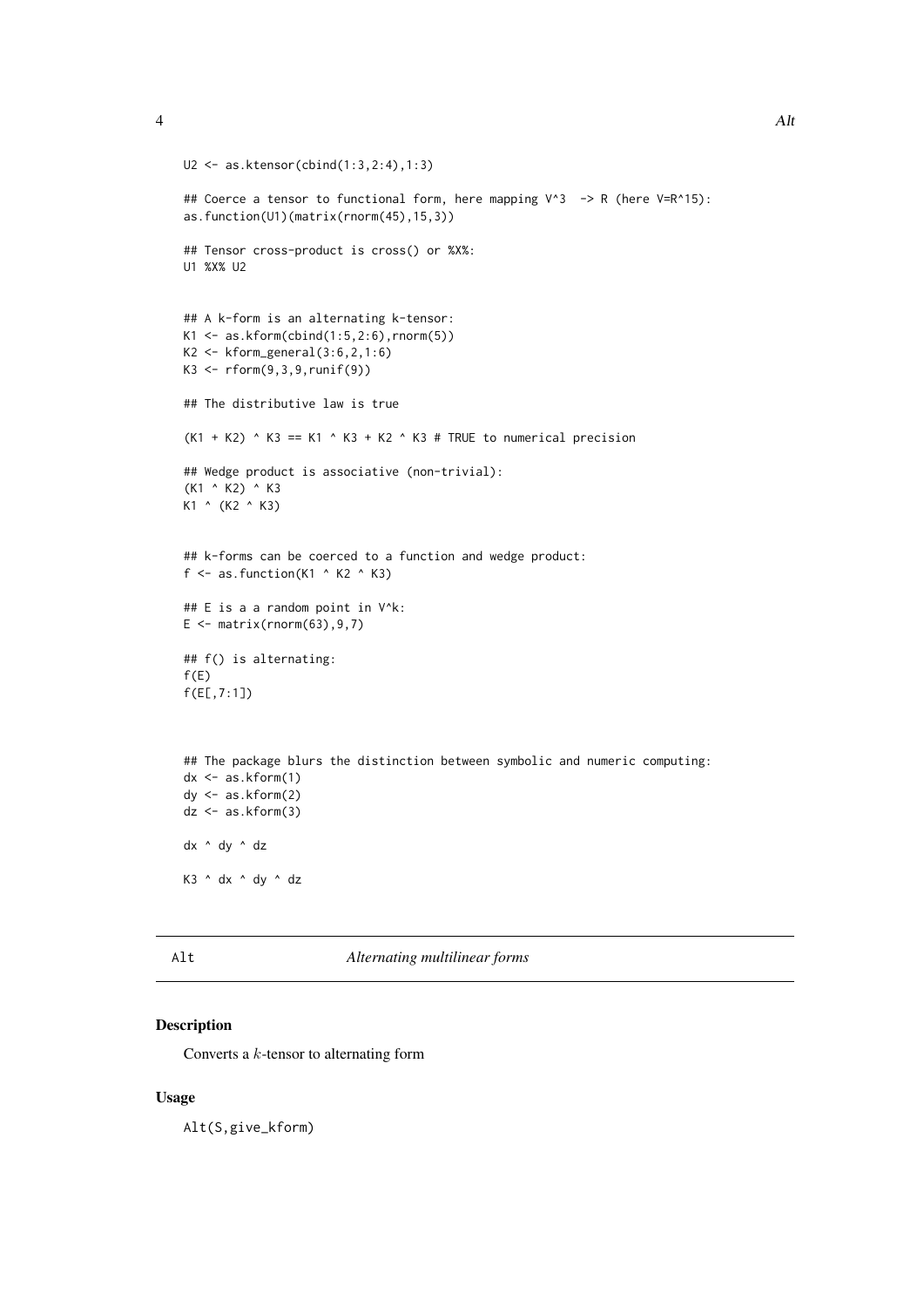## <span id="page-4-0"></span>Arguments

| S.         | A multilinear form, an object of class ktensor                                                                                                                                                                                |
|------------|-------------------------------------------------------------------------------------------------------------------------------------------------------------------------------------------------------------------------------|
| give_kform | Boolean, with default FALSE meaning to return an alternating $k$ -tensor [that is.<br>an object of class ktensor that happens to be alternating and TRUE meaning to<br>return a $k$ -form [that is, an object of class kform] |

## Details

Given a  $k$ -tensor  $T$ , we have

$$
\mathrm{Alt}(T) (v_1, \ldots, v_k) = \frac{1}{k!} \sum_{\sigma \in S_k} \mathrm{sgn}(\sigma) \cdot T (v_{\sigma(1)}, \ldots, v_{\sigma(k)})
$$

Thus for example if  $k = 3$ :

$$
Alt(T) (v_1, v_2, v_3) = \frac{1}{6} \begin{pmatrix} +T (v_1, v_2, v_3) & -T (v_1, v_3, v_2) \\ -T (v_2, v_1, v_3) & +T (v_2, v_3, v_1) \\ +T (v_3, v_1, v_2) & -T (v_3, v_2, v_1) \end{pmatrix}
$$

and it is reasonably easy to see that  $Alt(T)$  is alternating, in the sense that

$$
Alt(T) (v_1, \ldots, v_i, \ldots, v_j, \ldots, v_k) = -Alt(T) (v_1, \ldots, v_j, \ldots, v_i, \ldots, v_k)
$$

Function Alt() is intended to take and return an object of class ktensor; but if given a kform object, it just returns its argument unchanged.

A short vignette is provided with the package: type vignette("Alt") at the commandline.

#### Value

Returns an alternating  $k$ -tensor. To work with  $k$ -forms, which are a much more efficient representation of alternating tensors, use as.kform().

#### Author(s)

Robin K. S. Hankin

#### See Also

[kform](#page-16-1)

#### Examples

```
(X <- ktensor(spray(rbind(1:3),6)))
Alt(X)
Alt(X,give_kform=TRUE)
S <- as.ktensor(expand.grid(1:3,1:3),rnorm(9))
S
Alt(S)
```
issmall(Alt(S) - Alt(Alt(S))) # should be TRUE; Alt() is idempotent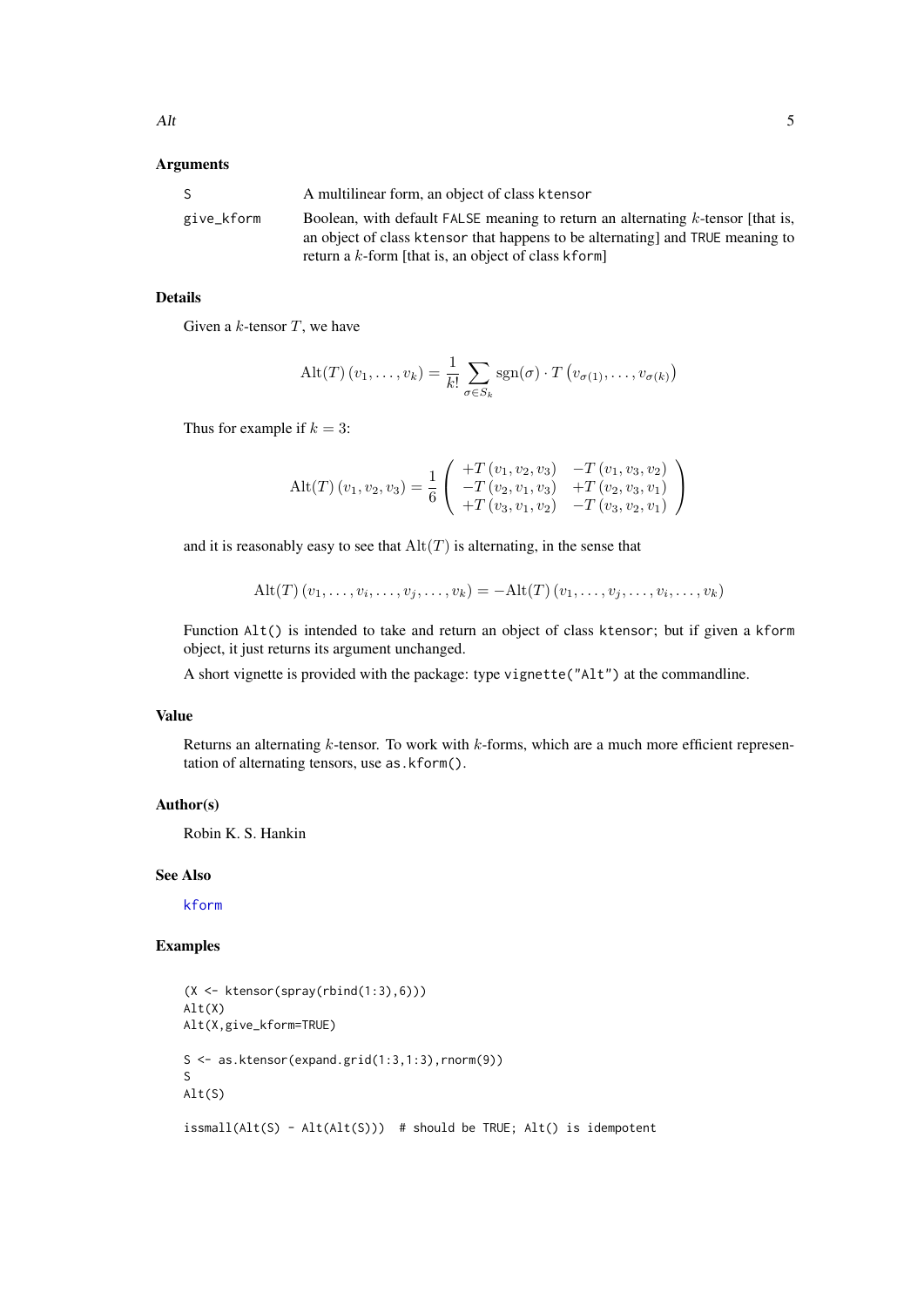```
a <- rtensor()
V <- matrix(rnorm(21),ncol=3)
LHS <- as.function(Alt(a))(V)
RHS <- as.function(Alt(a,give_kform=TRUE))(V)
c(LHS=LHS,RHS=RHS,diff=LHS-RHS)
```
## <span id="page-5-1"></span>as.1form *Coerce vectors to 1-forms*

#### Description

Given a vector, return the corresponding 1-form; the exterior derivative of a 0-form (that is, a scalar function). Function grad() is a synonym.

## Usage

as.1form(v) grad(v)

## Arguments

v A vector with element *i* being  $\partial f / \partial x_i$ 

## Details

The exterior derivative of a k-form  $\phi$  is a  $(k + 1)$ -form  $d\phi$  given by

$$
\mathbf{d}\phi\left(P_{\mathbf{x}}\left(\mathbf{v}_{i},\ldots,\mathbf{v}_{k+1}\right)\right)=\lim_{h\longrightarrow0}\frac{1}{h^{k+1}}\int_{\partial P_{\mathbf{x}}(h\mathbf{v}_{1},\ldots,h\mathbf{v}_{k+1})}\phi
$$

We can use the facts that

$$
\mathbf{d}(f dx_{i_1} \wedge \cdots \wedge dx_{i_k}) = \mathbf{d}f \wedge dx_{i_1} \wedge \cdots \wedge dx_{i_k}
$$

and

$$
\mathbf{d}f = \sum_{j=1}^{n} \left( D_j f \right) \, dx_j
$$

to calculate differentials of general  $k$ -forms. Specifically, if

$$
\phi = \sum_{1 \le i_i < \dots < i_k \le n} a_{i_1 \dots i_k} dx_{i_1} \wedge \dots \wedge dx_{i_k}
$$

then

$$
\mathbf{d}\phi = \sum_{1 \leq i_i < \dots < i_k \leq n} \sum_{j=1}^n D_j a_{i_1 \dots i_k} dx_j] \wedge dx_{i_1} \wedge \dots \wedge dx_{i_k}.
$$

The entry in square brackets is given by grad(). See the examples for appropriate R idiom.

<span id="page-5-0"></span>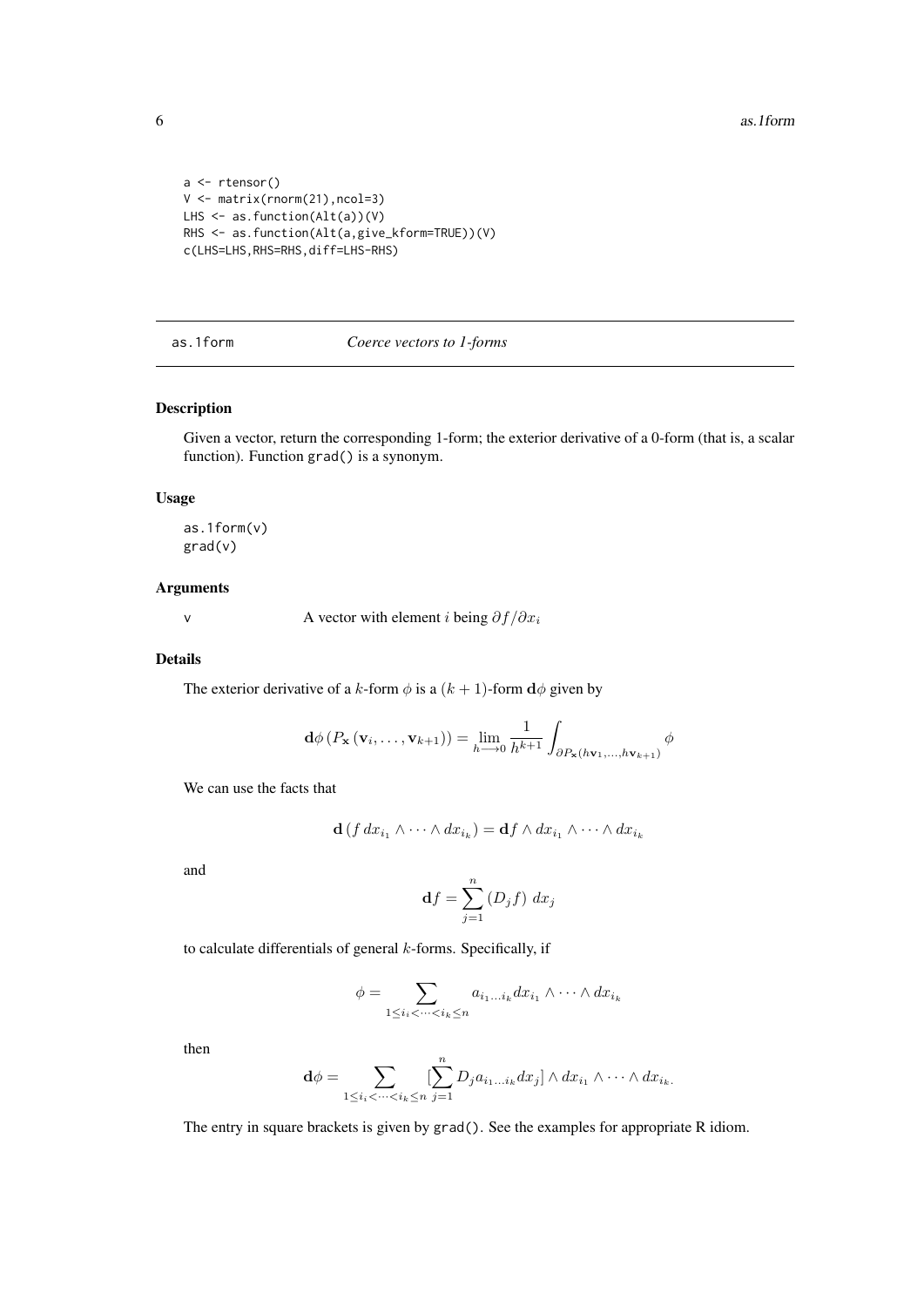<span id="page-6-0"></span>coeffs 7

## Value

A one-form

## Author(s)

Robin K. S. Hankin

#### See Also

[kform](#page-16-1)

## Examples

as.1form $(1:9)$  # note ordering of terms

as.1form(rnorm(20))

 $grad(c(4,7))$   $\land$   $grad(1:4)$ 

#### coeffs *Extract and manipulate coefficients*

#### Description

Extract and manipulate coefficients of ktensor and kform objects; this using the methods of the spray package.

## Details

To see the coefficients of a kform or ktensor object, use coeffs(), which returns a disord object (this is actually spray:: coeffs()). Replacement methods also use the methods of the spray package.

#### Author(s)

Robin K. S. Hankin

```
(a <- kform_general(5,2,1:10))
coeffs(a) # a disord object
coeffs(a)[coeffs(a)%%2==1] <- 100 # replace every odd coeff with 100
a
coeffs(a*0)
```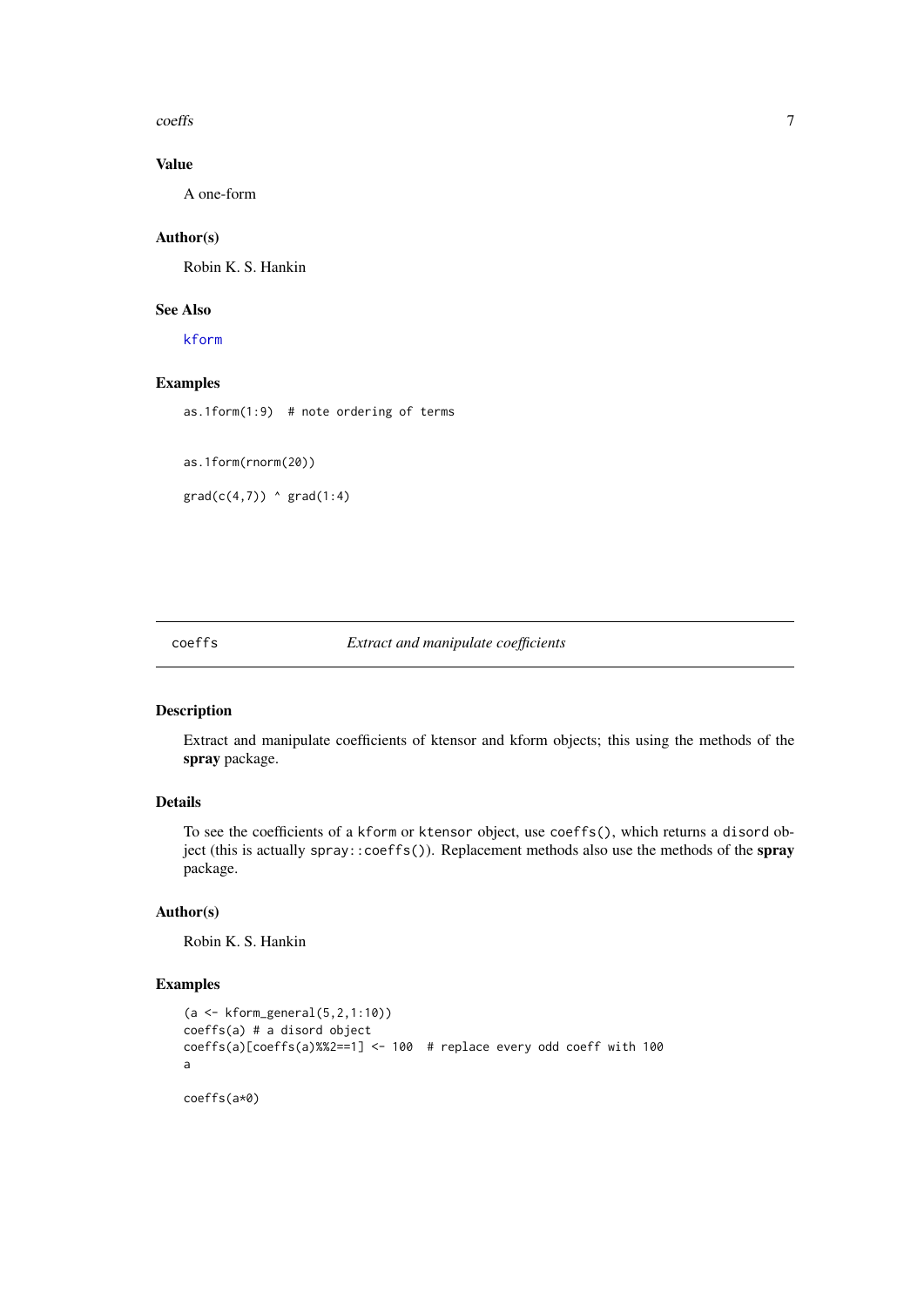<span id="page-7-0"></span>

#### **Description**

Various low-level helper functions used in Alt() and kform()

#### Usage

```
consolidate(S)
kill_trivial_rows(S)
include_perms(S)
kform_to_ktensor(S)
```
#### Arguments

S Object of class spray

## Details

Low-level helper functions.

- Function consolidate() takes a spray object, and combines any rows that are identical up to a permutation, respecting the sign of the permutation
- Function kill\_trivial\_rows() takes a spray object and deletes any rows with a repeated entry (which have k-forms identically zero)
- Function include\_perms() replaces each row of a spray object with all its permutations, respecting the sign of the permutation
- Function ktensor\_to\_kform() coerces a  $k$ -form to a  $k$ -tensor

#### Value

The functions documented here all return a spray object.

#### Author(s)

Robin K. S. Hankin

#### See Also

[ktensor](#page-19-1),[kform](#page-16-1),[Alt](#page-3-1)

```
(S <- spray(matrix(c(1,1,2,2,1,3,3,1,3,5),ncol=2,byrow=TRUE),1:5))
kill_trivial_rows(S) # (rows 1 and 3 killed, repeated entries)
consolidate(S) # (merges rows 2 and 4)
include_perms(S) # returns a spray object, not alternating tensor.
```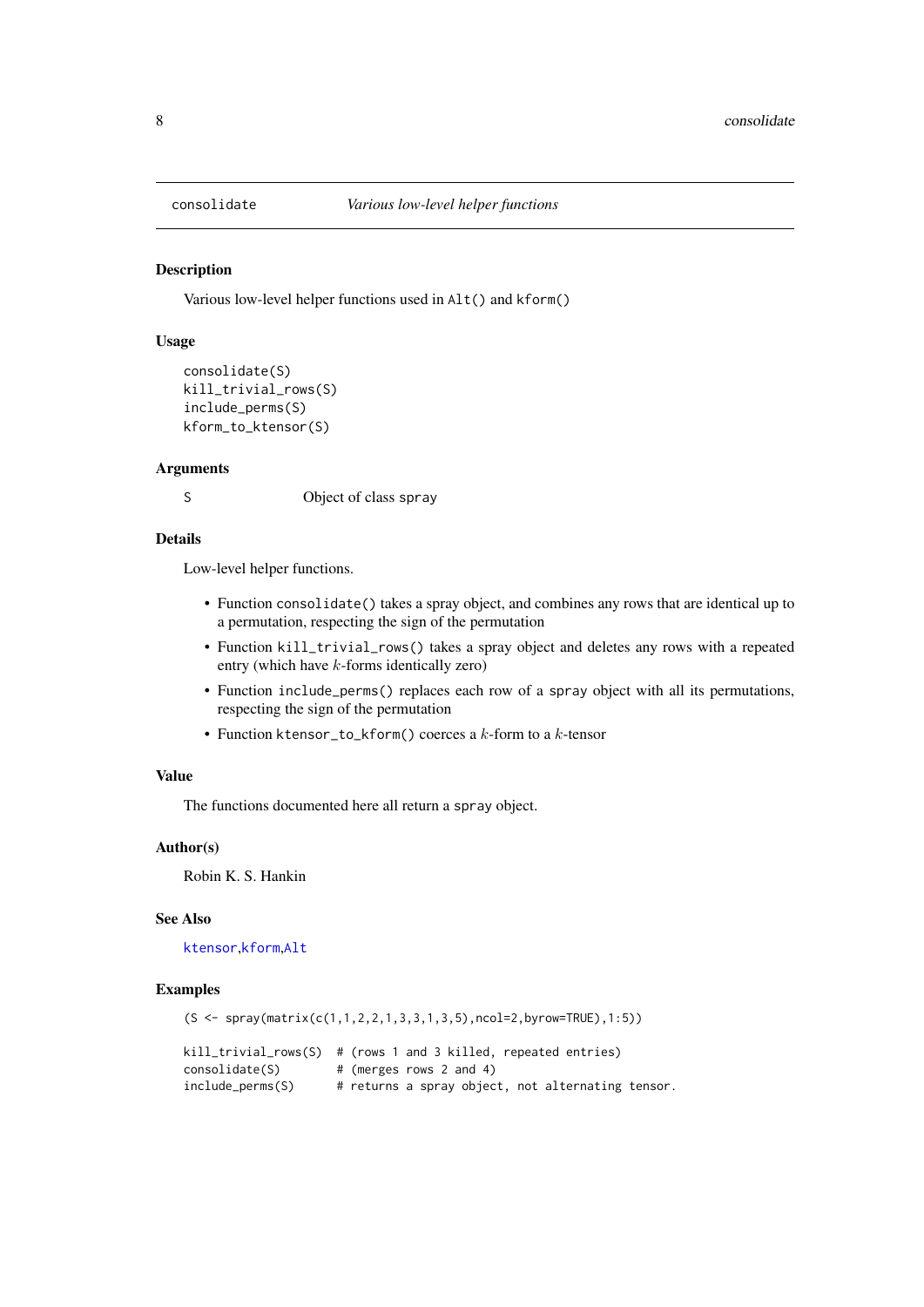<span id="page-8-0"></span>

#### Description

A contraction is a natural linear map from  $k$ -forms to  $k - 1$ -forms.

#### Usage

```
contract(K,v,lose=TRUE)
contract_elementary(o,v)
```
#### Arguments

| K            | A $k$ -form                                                                                                        |
|--------------|--------------------------------------------------------------------------------------------------------------------|
| $\circ$      | Integer-valued vector corresponding to one row of an index matrix                                                  |
| lose         | Boolean, with default TRUE meaning to coerce a 0-form to a scalar and FALSE<br>meaning to return the formal 0-form |
| $\mathsf{V}$ | A vector; in function contract(), if a matrix, interpret each column as a vector<br>to contract with               |

#### Details

Given a k-form  $\phi$  and a vector v, the contraction  $\phi_{\mathbf{v}}$  of  $\phi$  and v is a  $k - 1$ -form with

$$
\phi_{\mathbf{v}}\left(\mathbf{v}^{1},\ldots,\mathbf{v}^{k-1}\right)=\phi\left(\mathbf{v},\mathbf{v}^{1},\ldots,\mathbf{v}^{k-1}\right)
$$

provided  $k > 1$ ; if  $k = 1$  we specify  $\phi_{\mathbf{v}} = \phi(\mathbf{v})$ .

Function contract\_elementary() is a low-level helper function that translates elementary kforms with coefficient 1 (in the form of an integer vector corresponding to one row of an index matrix) into its contraction with v.

There is an extensive vignette in the package, vignette("contract").

#### Value

Returns an object of class kform.

#### Author(s)

Robin K. S. Hankin

## References

Steven H. Weintraub 2014. "Differential forms: theory and practice", Elsevier (Definition 2.2.23, chapter 2, page 77).

## See Also

[wedge](#page-31-1),[lose](#page-24-1)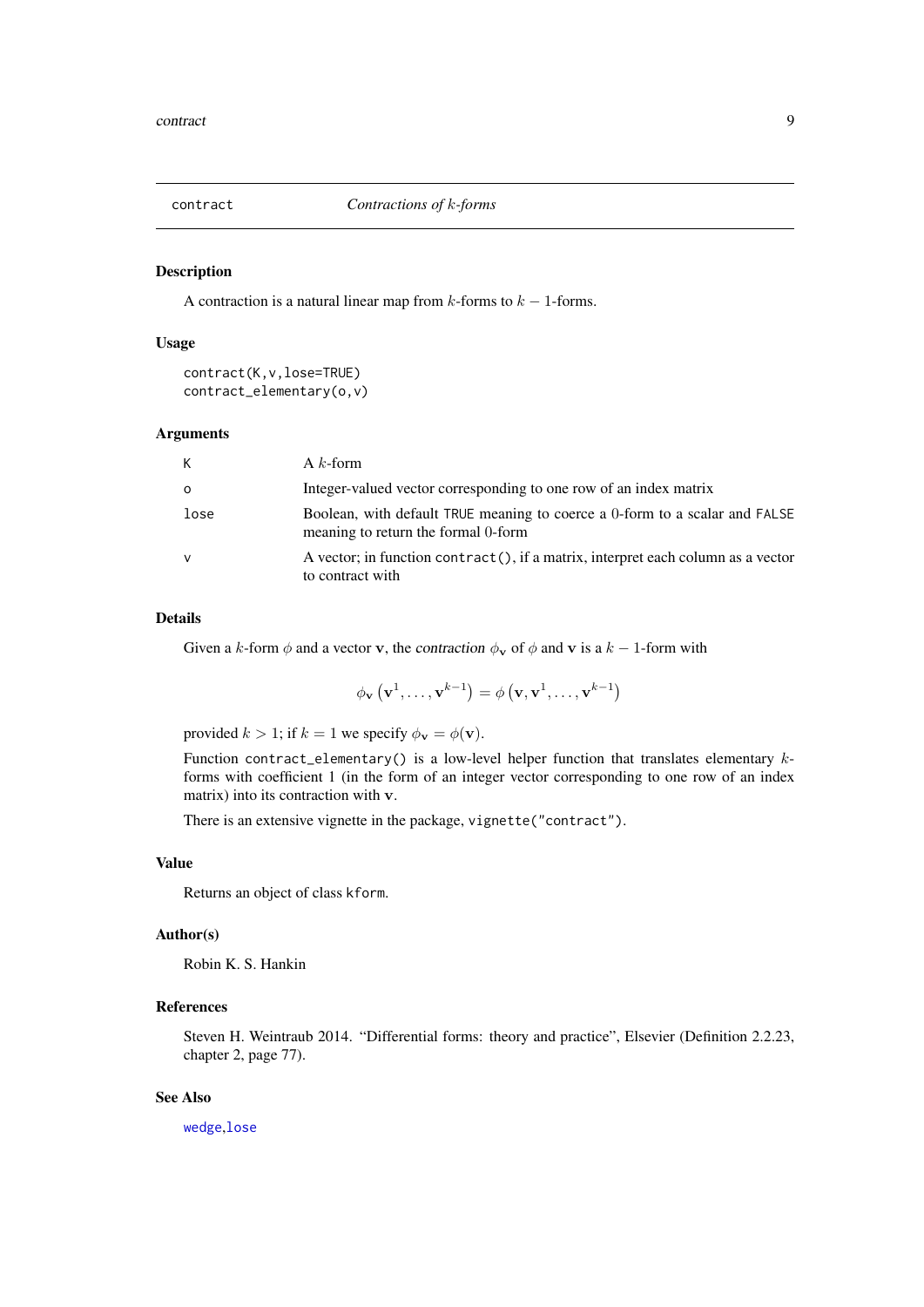#### Examples

```
contract(as.kform(1:5),1:8)
contract(as.kform(1),3) # 0-form
## Now some verification [takes ~10s to run]:
#o <- kform(spray(t(replicate(2, sample(9,4))), runif(2)))
#V <- matrix(rnorm(36),ncol=4)
#jj <- c(
# as.function(o)(V),
# as.function(contract(o,V[,1,drop=TRUE]))(V[,-1]), # scalar
# as.function(contract(o,V[,1:2]))(V[,-(1:2),drop=FALSE]),
# as.function(contract(o,V[,1:3]))(V[,-(1:3),drop=FALSE]),
# as.function(contract(o,V[,1:4],lose=FALSE))(V[,-(1:4),drop=FALSE])
#)
#print(jj)
#max(jj) - min(jj) # zero to numerical precision
```
<span id="page-9-1"></span>cross *Cross products of* k*-tensors*

#### Description

Cross products of  $k$ -tensors

#### Usage

 $cross(U, \ldots)$ cross2(U1,U2)

#### Arguments

| U, U1, U2 | Object of class ktensor              |
|-----------|--------------------------------------|
| $\cdots$  | Further arguments, currently ignored |

#### Details

Given a k-tensor S and an l-tensor T, we can form the cross product  $S \otimes T$ , defined as

 $S \otimes T (v_1, \ldots, v_k, v_{k+1}, \ldots, v_{k+l}) = S (v_1, \ldots, v_k) \cdot T (v_{k+1}, \ldots, v_{k+l}).$ 

Package idiom for this includes cross(S,T) and S %X% T; note that the cross product is not commutative. Function cross() can take any number of arguments (the result is well-defined because the cross product is associative); it uses cross2() as a low-level helper function.

## Value

The functions documented here all return a spray object.

<span id="page-9-0"></span>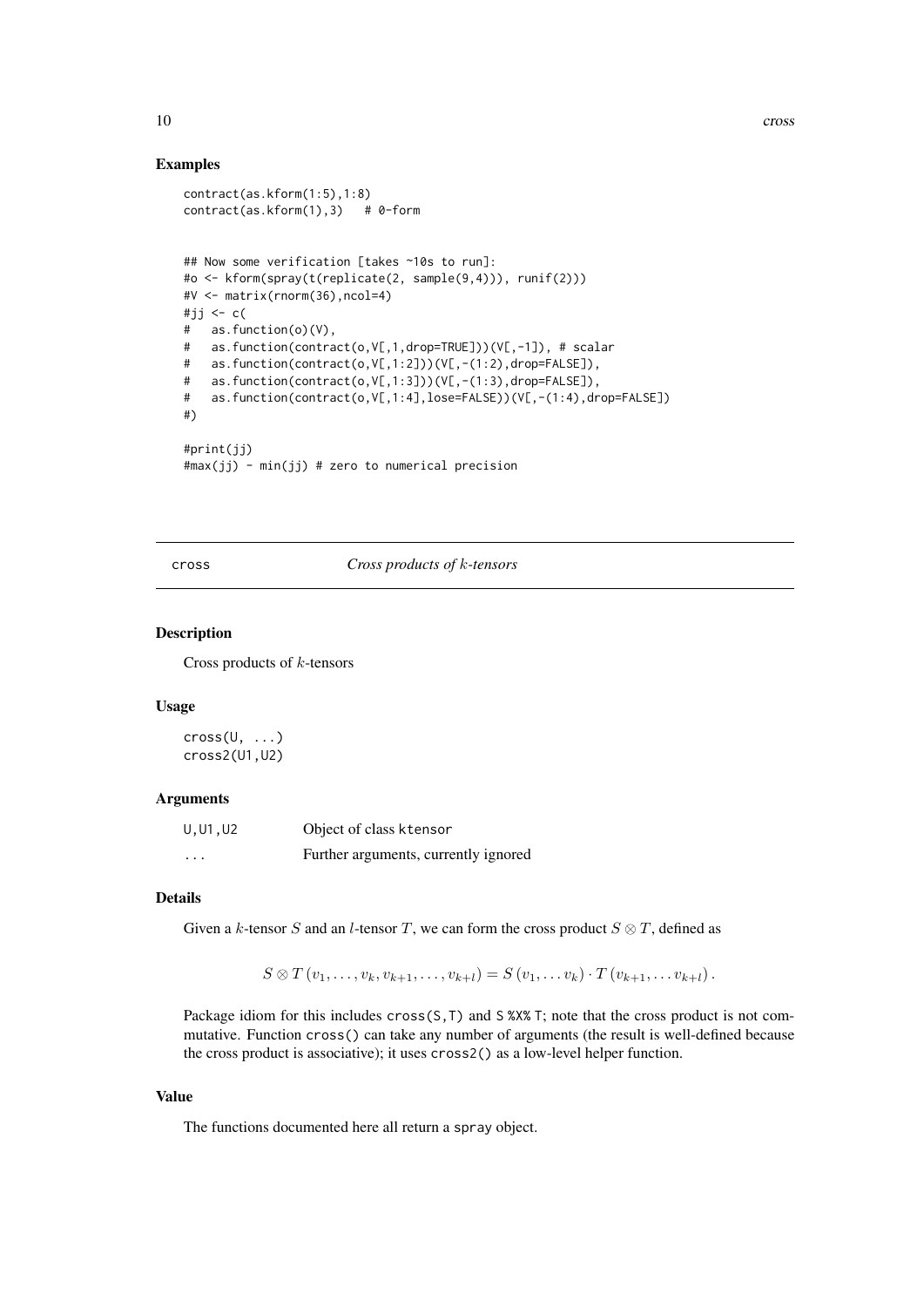<span id="page-10-0"></span>dovs and the set of the set of the set of the set of the set of the set of the set of the set of the set of the set of the set of the set of the set of the set of the set of the set of the set of the set of the set of the

## Note

The binary form %X% uses uppercase X to avoid clashing with %x% which is the Kronecker product in base R.

## Author(s)

Robin K. S. Hankin

## References

Spivak 1961

## See Also

[ktensor](#page-19-1)

## Examples

```
(A <- ktensor(spray(matrix(c(1,1,2,2,3,3),2,3,byrow=TRUE),1:2)))
(B <- ktensor(spray(10+matrix(4:9,3,2),5:7)))
cross(A,B)
A %X% B - B %X% A
Va \leftarrow matrix(rnorm(9), 3, 3)Vb \leftarrow matrix(rnorm(38), 19, 2)LHS <- as.function(A %X% B)(cbind(rbind(Va,matrix(0,19-3,3)),Vb))
RHS \leq as. function(A)(Va) * as. function(B)(Vb)
c(LHS=LHS,RHS=RHS,diff=LHS-RHS)
```
<span id="page-10-1"></span>dovs *Dimension of the underlying vector space*

#### Description

A k-form  $\omega \in \Lambda^k(V)$  maps  $V^k$  to the reals, where  $V = \mathcal{R}^n$ . Function dovs() returns n, the dimensionality of the underlying vector space. The function itself is almost trivial, returning the maximum of the index matrix.

#### Usage

dovs(K)

#### Arguments

K  $A \, k\text{-form}$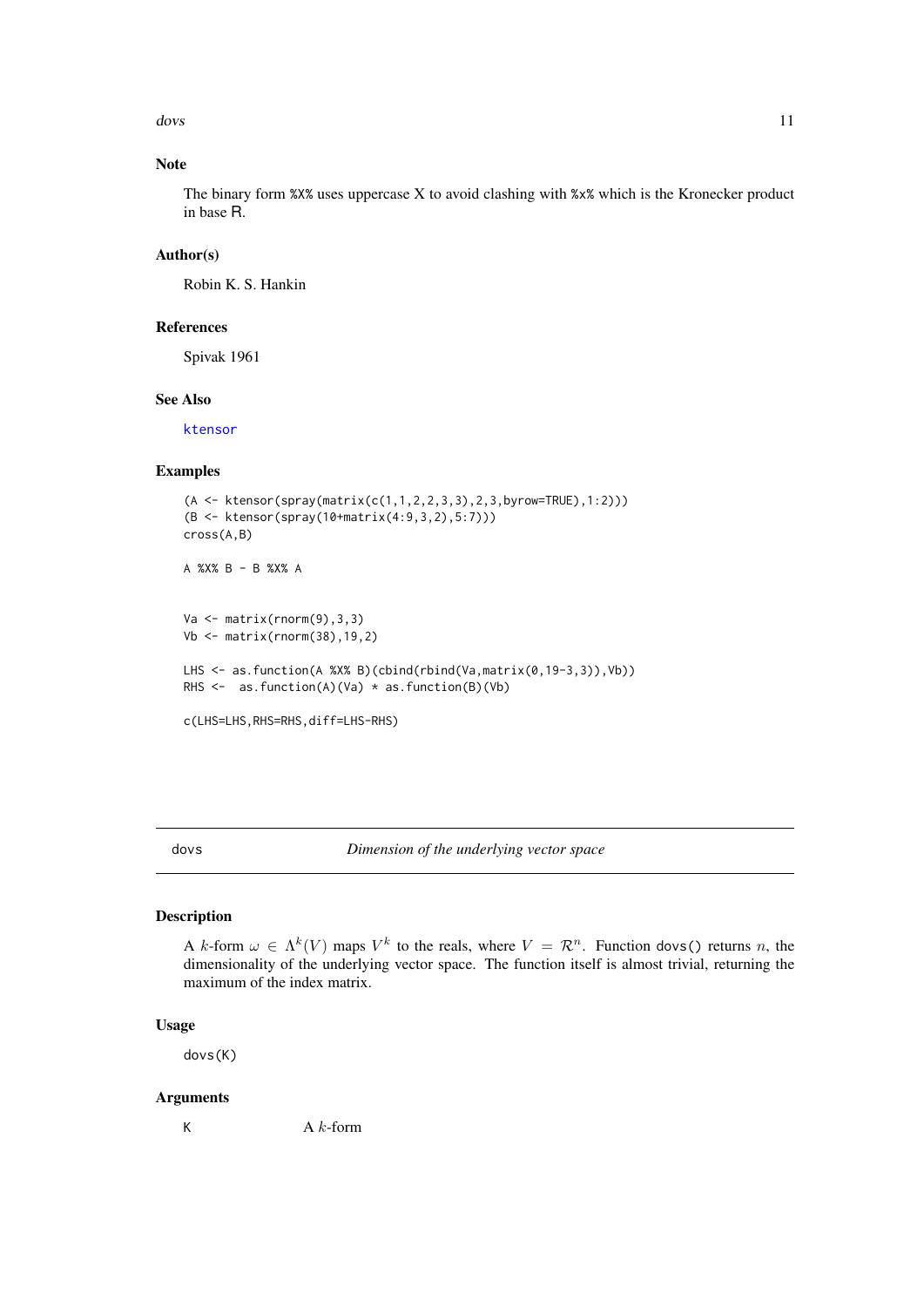## <span id="page-11-0"></span>Value

Returns a non-negative integer

## Author(s)

Robin K. S. Hankin

## Examples

dovs(rform())

table(replicate(20,dovs(rform(3))))

#### <span id="page-11-1"></span>dx *Elementary forms*

## Description

Objects dx, dy and dz are the three elementary one-forms on three-dimensional space. These objects can be generated by running script 'vignettes/dx.Rmd', which includes some further discussion and technical documentation and creates file 'dx.rda' which resides in the data/ directory.

The default method includes options to print these objects more intuitively than the default. Use

```
options(kform_symbolic_print = "dx")
```
#### Usage

.

data(dx)

#### Details

See the vignette for an extended discussion.

## Author(s)

Robin K. S. Hankin

## References

• M. Spivak 1971. \_Calculus on manifolds\_, Addison-Wesley

## See Also

[d](#page-16-2),[print.kform](#page-22-1)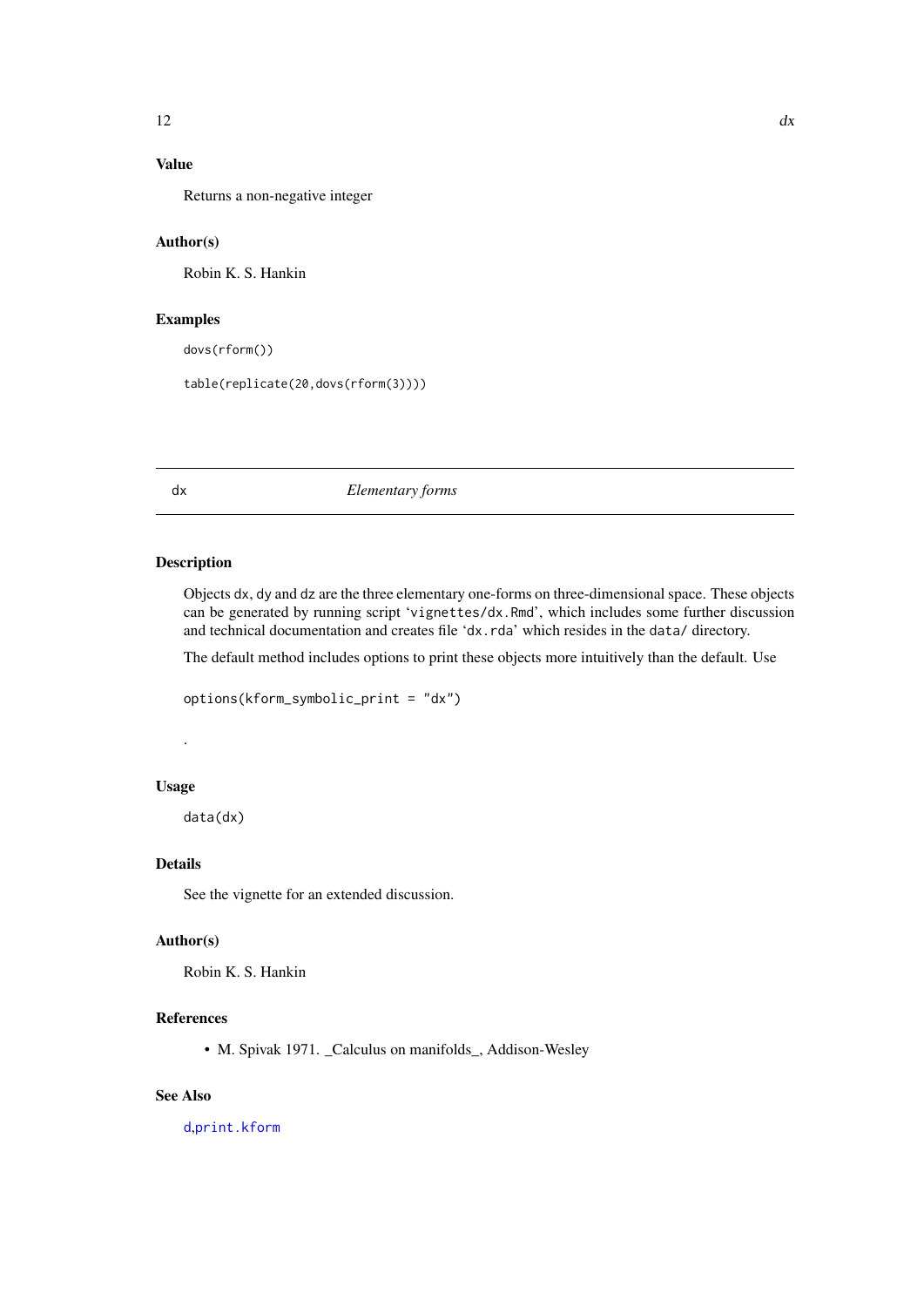#### <span id="page-12-0"></span>hodge and the state of the state of the state of the state of the state of the state of the state of the state of the state of the state of the state of the state of the state of the state of the state of the state of the

#### Examples

```
dx
hodge(dx)
hodge(dx,3)
options(kform_symbolic_print = 'dx') # shows dx dy dz
dx
dx^dz
hodge(dx,3)
options(kform_symbolic_print = NULL) # revert to default
```
<span id="page-12-1"></span>hodge *Hodge star operator*

## Description

Given a k-form, return its Hodge dual

## Usage

hodge(K, n=dovs(K), g, lose=TRUE)

## Arguments

| К    | Object of class kform                                                                                                                                    |
|------|----------------------------------------------------------------------------------------------------------------------------------------------------------|
| n.   | Dimensionality of space, defaulting the the largest element of the index                                                                                 |
| g    | Diagonal of the metric tensor, with missing default being the standard metric of<br>the identity matrix. Currently, only entries of $\pm 1$ are accepted |
| lose | Boolean, with default TRUE meaning to coerce to a scalar if appropriate                                                                                  |

## Value

Given a k-form, in an *n*-dimensional space, return a  $(n - k)$ -form.

## Note

Most authors write the Hodge dual of  $\psi$  as  $*\psi$  or  $*\psi$ , but Weintraub uses  $\psi$ \*.

## Author(s)

Robin K. S. Hankin

## See Also

[wedge](#page-31-1)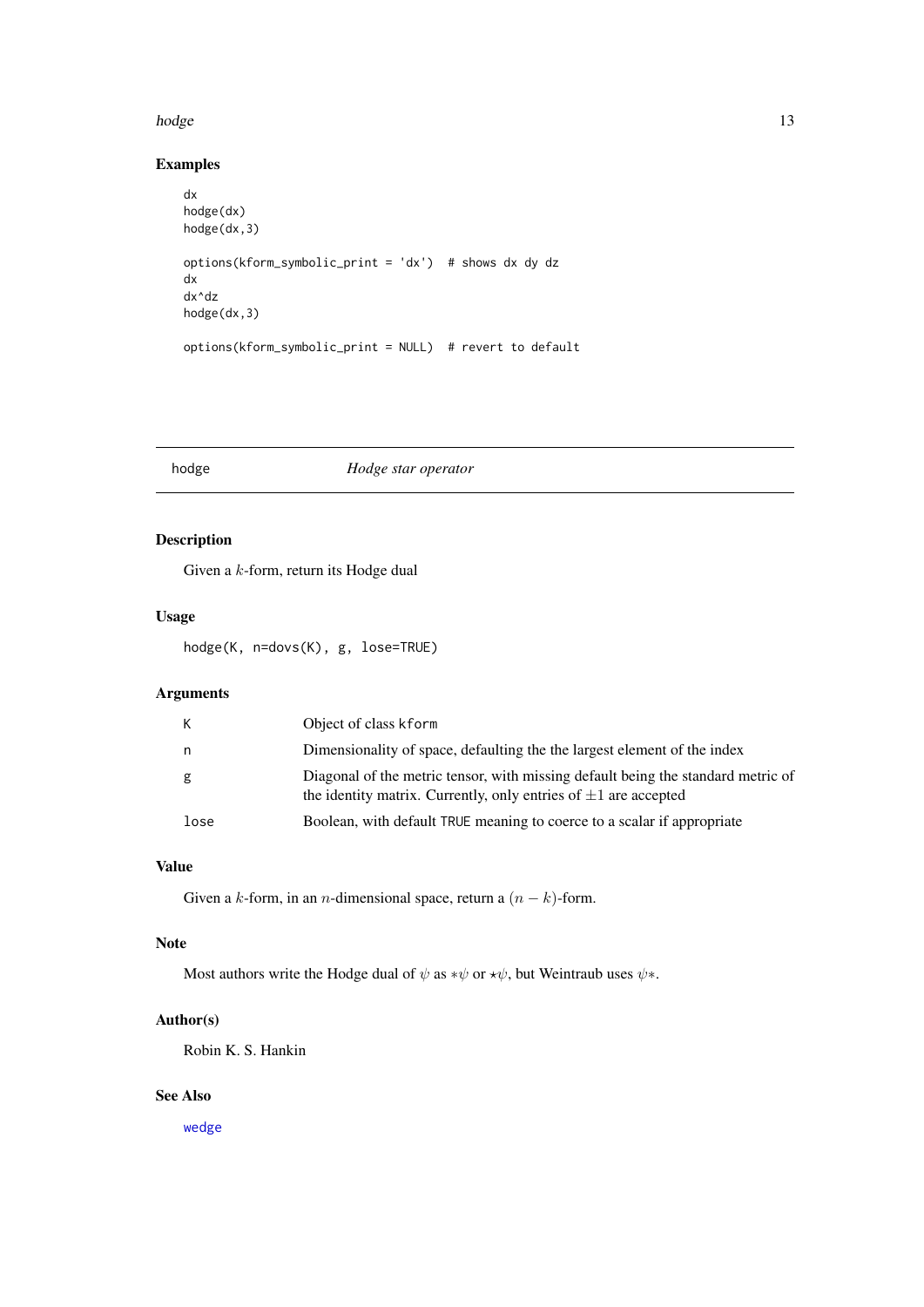## Examples

```
(o <- kform_general(5,2,1:10))
hodge(o)
Faraday <- kform_general(4,2,runif(6)) # Faraday electromagnetic tensor
minsk \leq c(-1,1,1,1) # Minkowski metric
hodge(Faraday,g=minsk)
Faraday==Faraday|>hodge(g=minsk)|>hodge(g=minsk)|>hodge(g=minsk)|>hodge(g=minsk)
hodge(dx,3) == dy^d## Some edge-cases:
hodge(scalar(1),2)
hodge(zero(5),9)
hodge(volume(5))
hodge(volume(5),lose=TRUE)
```
inner *Inner product operator*

#### Description

The inner product

hodge(scalar(7),n=9)

#### Usage

inner(M)

#### Arguments

M square matrix

#### Details

The inner product of two vectors x and y is usually written  $\langle x, y \rangle$  or  $x \cdot y$ , but the most general form would be  $x^T M y$  where M is a matrix. Noting that inner products are multilinear, that is  $\langle x, ay + bz \rangle = a \langle x, y \rangle + b \langle x, z \rangle$  and  $\langle ax + by, z \rangle = a \langle x, z \rangle + b \langle y, z \rangle$ , we see that the inner product is indeed a multilinear map, that is, a tensor.

Given a square matrix M, function inner (M) returns the 2-form that maps  $x, y$  to  $x^T M y$ . Nonsquare matrices are effectively padded with zeros.

A short vignette is provided with the package: type vignette("inner") at the commandline.

#### Value

Returns a k-tensor, an inner product

<span id="page-13-0"></span>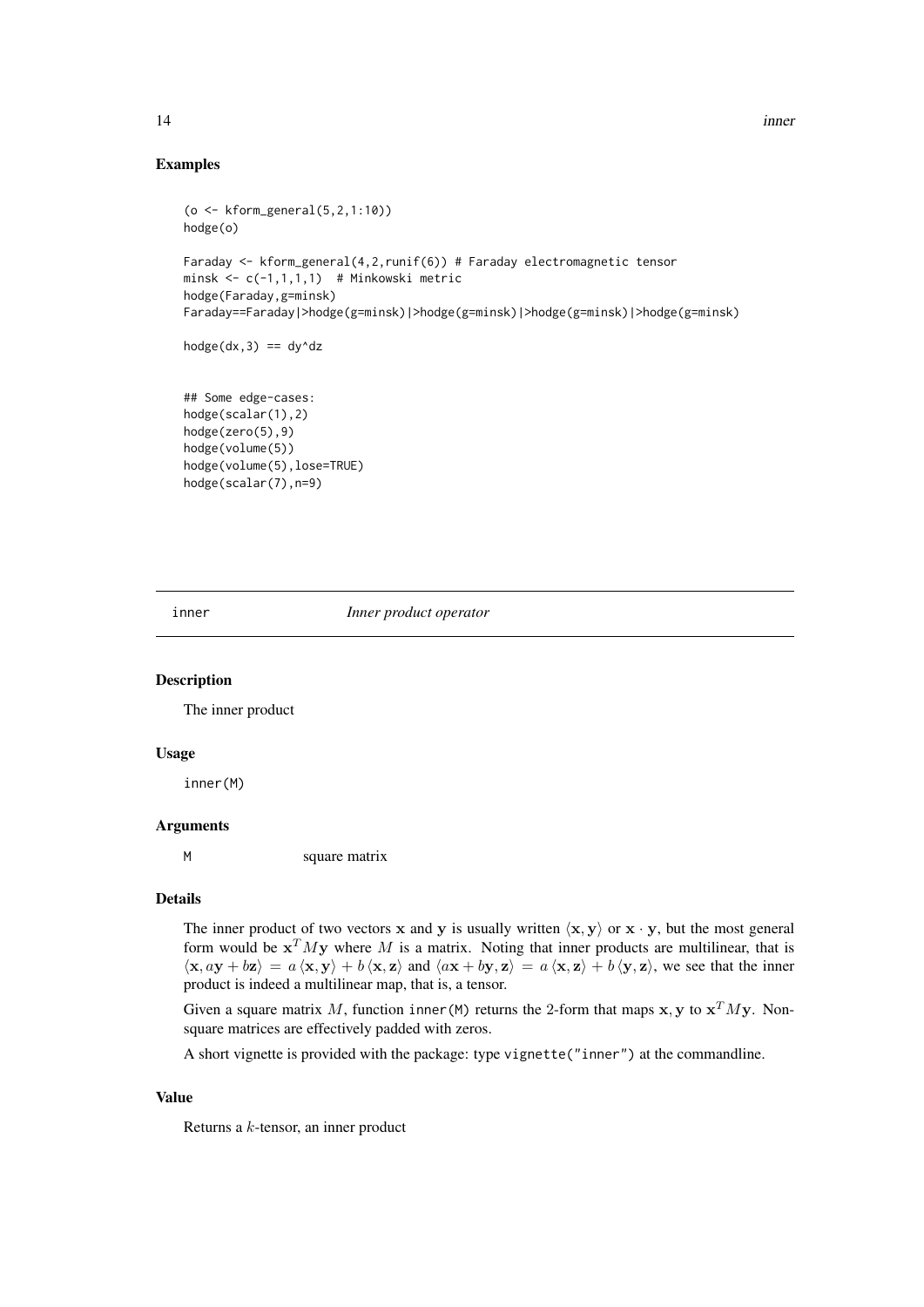<span id="page-14-0"></span>issmall the contract of the contract of the contract of the contract of the contract of the contract of the contract of the contract of the contract of the contract of the contract of the contract of the contract of the co

#### Author(s)

Robin K. S. Hankin

## See Also

[kform](#page-16-1)

## Examples

```
inner(diag(7))
inner(matrix(1:9,3,3))
## Compare the following two:
Alt(inner(matrix(1:9,3,3))) # An alternating k tensor
as.kform(inner(matrix(1:9,3,3))) # Same thing coerced to a kform
f <- as.function(inner(diag(7)))
X \le matrix(rnorm(14), ncol=2) # random element of (R^2)^2f(X) - sum(X[,1]*X[,2]) # zero to numerical precision
## verify positive-definiteness:
g <- as.function(inner(crossprod(matrix(rnorm(56),8,7))))
stopifnot(g(kronecker(rnorm(7),t(c(1,1))))>0)
```
issmall *Is a form zero to within numerical precision?*

## Description

Given a k-form, return TRUE if it is "small"

### Usage

issmall(M, tol=1e-8)

## Arguments

|     | Object of class kform or ktensor    |
|-----|-------------------------------------|
| tol | Small tolerance, defaulting to 1e-8 |

#### Value

Returns a logical

#### Author(s)

Robin K. S. Hankin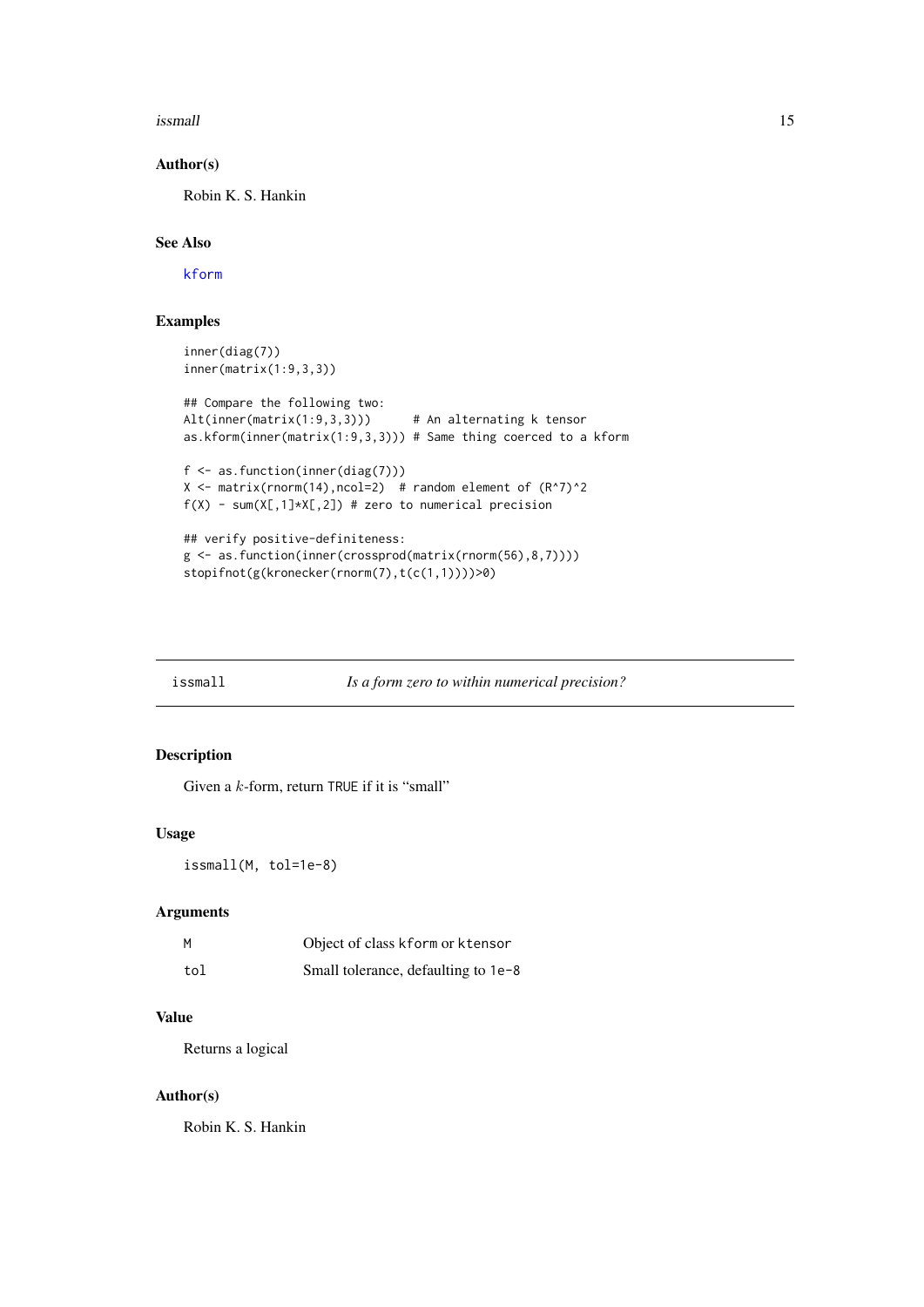## Examples

```
o <- kform_general(4,2,runif(6))
M \leftarrow \text{matrix}(rnorm(36), 6, 6)discrepancy <- o - pullback(pullback(o,M),solve(M))
issmall(discrepancy) # should be TRUE
is.zero(discrepancy) # might be FALSE
```
## keep *Keep or drop variables*

## Description

Keep or drop variables

## Usage

keep(K, yes) discard(K, no)

## Arguments

| K      | Object of class kform                                                                         |
|--------|-----------------------------------------------------------------------------------------------|
| yes,no | Specification of dimensions to either keep (yes) or discard (no), coerced to a free<br>object |

## Details

Function keep(omega,yes) keeps the terms specified and discard(omega,no) discards the terms specified. It is not clear to me what these functions mean from a mathematical perspective.

## Value

The functions documented here all return a kform object.

#### Author(s)

Robin K. S. Hankin

#### See Also

[lose](#page-24-1)

```
(o <- kform_general(7,3,seq_len(choose(7,3))))
keep(0,1:4) # keeps only terms with dimensions 1-4
discard(o,1:2) # loses any term with a "1" in the index
```
<span id="page-15-0"></span>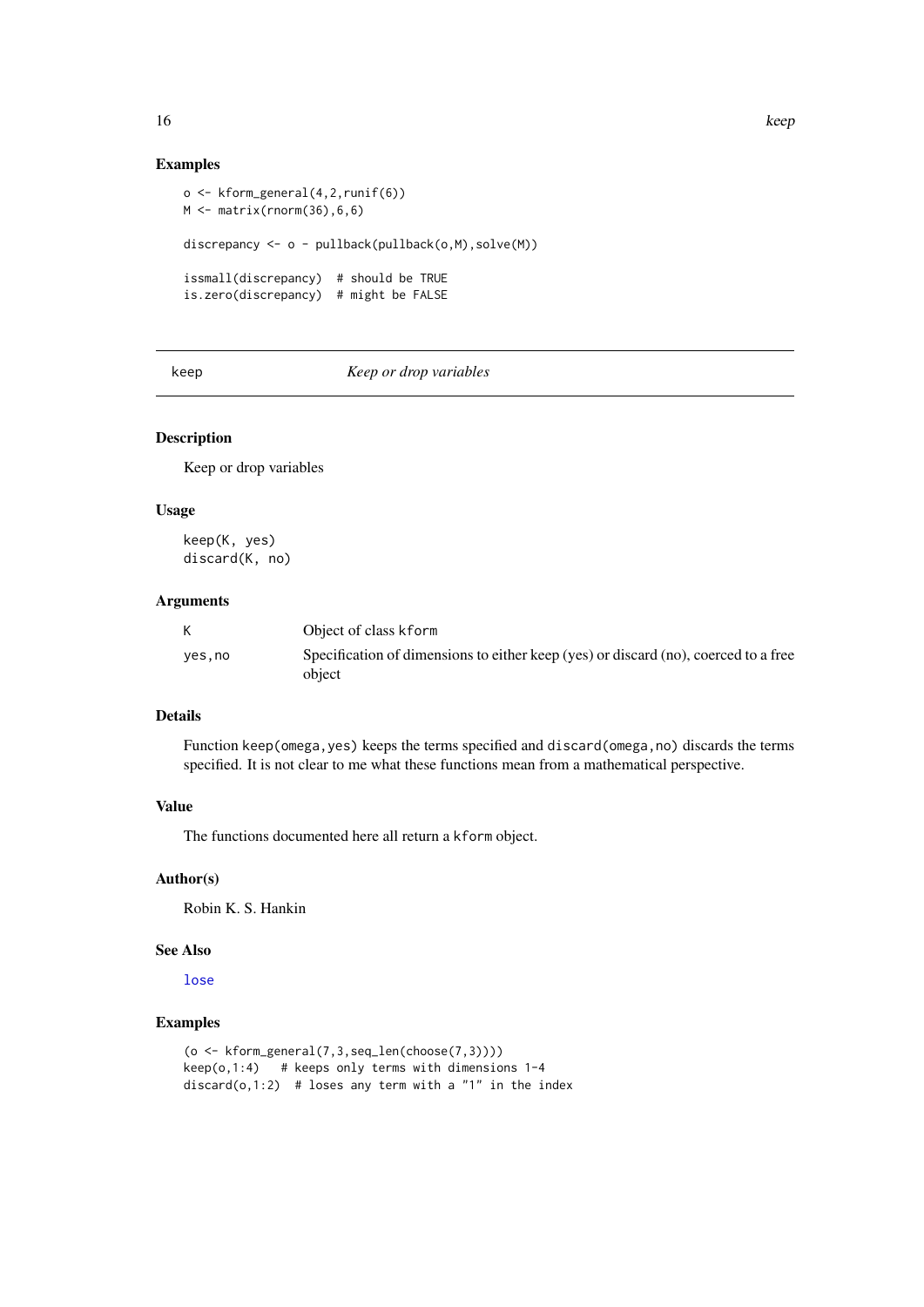<span id="page-16-1"></span><span id="page-16-0"></span>

#### <span id="page-16-2"></span>Description

Functionality for dealing with  $k$ -forms

## Usage

```
kform(S)
as.kform(M,coeffs,lose=TRUE)
kform_basis(n, k)
kform_general(W,k,coeffs,lose=TRUE)
is.kform(x)
d(i)
## S3 method for class 'kform'
as.function(x,...)
```
#### Arguments

| n                         | Dimension of the vector space $V = R^n$                                                                            |
|---------------------------|--------------------------------------------------------------------------------------------------------------------|
| i                         | Integer                                                                                                            |
| k                         | A k-form maps $V^k$ to R                                                                                           |
| W                         | Integer vector of dimensions                                                                                       |
| M, coeffs                 | Index matrix and coefficients for a $k$ -form                                                                      |
| <sub>S</sub>              | Object of class spray                                                                                              |
| lose                      | Boolean, with default TRUE meaning to coerce a 0-form to a scalar and FALSE<br>meaning to return the formal 0-form |
| $\boldsymbol{\mathsf{x}}$ | Object of class kform                                                                                              |
| $\cdot$                   | Further arguments, currently ignored                                                                               |

## Details

A  $k$ -form is an alternating  $k$ -tensor. In the **stokes** package,  $k$ -forms are represented as sparse arrays (spray objects), but with a class of c("kform", "spray"). The constructor function kform() takes a spray object and returns a kform object: it ensures that rows of the index matrix are strictly nonnegative integers, have no repeated entries, and are strictly increasing. Function as.kform() is more user-friendly.

- kform() is the constructor function. It takes a spray object and returns a kform.
- as.kform() also returns a kform but is a bit more user-friendly than kform().
- kform\_basis() is a low-level helper function that returns a matrix whose rows constitute a basis for the vector space  $\Lambda^k(R^n)$  of k-forms.
- kform\_general() returns a kform object with terms that span the space of alternating tensors.
- is.kform() returns TRUE if its argument is a kform object.
- d() is an easily-typed synonym for as. kform(). The idea is that  $d(1) = dx$ ,  $d(2)=dy$ ,  $d(5)=dx^6$ ,  $d(5) = dx^6$ , etc. Also note that, for example, d(1:3)=dx^dy^dz, the volume form.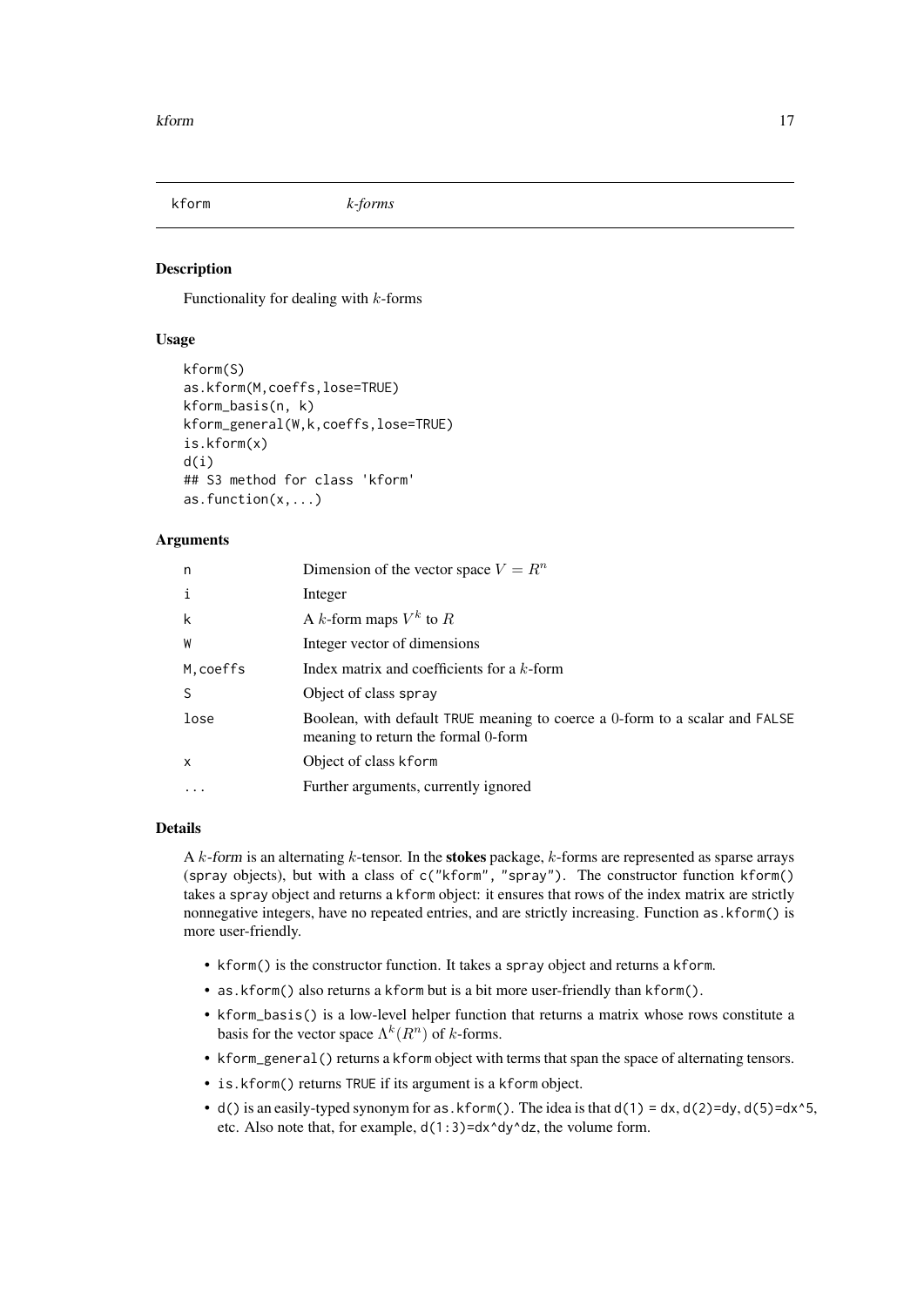<span id="page-17-0"></span>Recall that a k-tensor is a multilinear map from  $V^k$  to the reals, where  $V = R^n$  is a vector space. A multilinear  $k$ -tensor  $T$  is alternating if it satisfies

$$
T(v_1,\ldots,v_i,\ldots,v_j,\ldots,v_k)=-T(v_1,\ldots,v_j,\ldots,v_i,\ldots,v_k)
$$

In the package, an object of class kform is an efficient representation of an alternating tensor.

Function kform\_basis() is a low-level helper function that returns a matrix whose rows constitute a basis for the vector space  $\Lambda^k(R^n)$  of k-forms:

$$
\phi = \sum_{1 \le i_1 < \dots < i_k \le n} a_{i_1 \dots i_k} dx_{i_1} \wedge \dots \wedge dx_{i_k}
$$

and indeed we have:

$$
a_{i_1...i_k} = \phi(\mathbf{e}_{i_1}, \dots, \mathbf{e}_{i_k})
$$

where  $e_j$ ,  $1 \leq j \leq k$  is a basis for V.

#### Value

All functions documented here return a kform object except as.function.kform(), which returns a function, and is.kform(), which returns a Boolean.

#### Note

Hubbard and Hubbard use the term "k-form", but Spivak does not.

#### Author(s)

Robin K. S. Hankin

### References

Hubbard and Hubbard; Spivak

#### See Also

[ktensor](#page-19-1),[lose](#page-24-1)

```
as.kform(cbind(1:5,2:6),rnorm(5))
kform_general(1:4,2,coeffs=1:6) # used in electromagnetism
K1 \leftarrow as.Kform(cbind(1:5,2:6),rnorm(5))K2 <- kform_general(5:8,2,1:6)
K1^k2 # or wedge(K1,K2)
d(1:3)
dx^dy^dz # same thing
d(sample(9)) # coeff is +/-1 depending on even/odd permutation of 1:9
f <- as.function(wedge(K1,K2))
```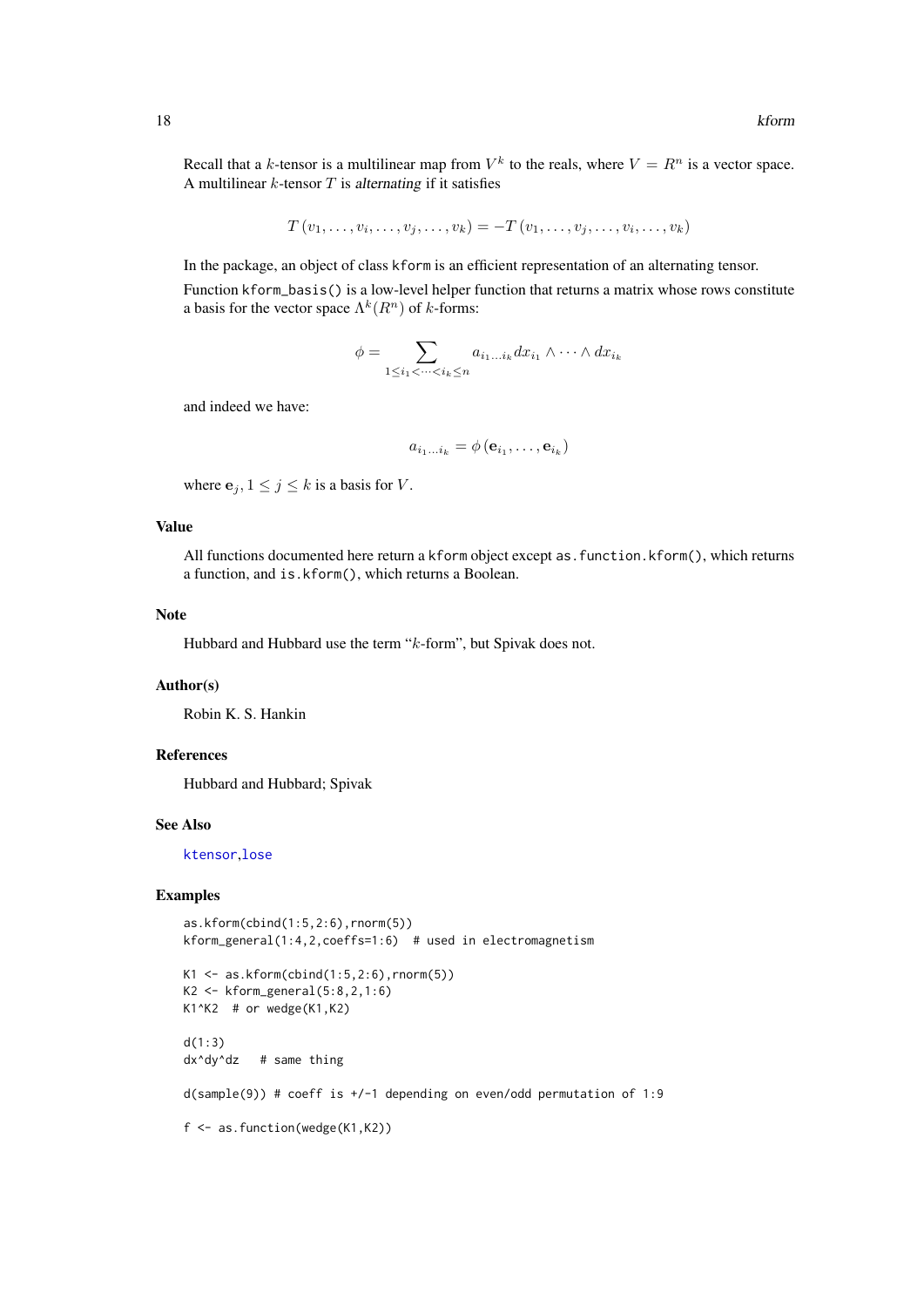#### <span id="page-18-0"></span>kinner til 19

```
E \le - matrix(rnorm(32), 8, 4)
f(E) + f(E[, c(1,3,2,4)]) # should be zero by alternating property
options(kform_symbolic_print = 'd')
(d(5)+d(7)) ^ (d(2)^{d(5)} + 6*d(4)^{d(7)})options(kform_symbolic_print = NULL) # revert to default
```
kinner *Inner product of two kforms*

## Description

Given two k-forms  $\alpha$  and  $\beta$ , return the inner product  $\langle \alpha, \beta \rangle$ . Here our underlying vector space V is  $\mathcal{R}^n$ .

The inner product is a symmetric bilinear form defined in two stages. First, we specify its behaviour on decomposable k-forms  $\alpha = \alpha_1 \wedge \cdots \wedge \alpha_k$  and  $\beta = \beta_1 \wedge \cdots \wedge \beta_k$  as

$$
\langle \alpha, \beta \rangle = \det \left( \langle \alpha_i, \beta_j \rangle_{1 \le i, j \le n} \right)
$$

and secondly, we extend to the whole of  $\Lambda^k(V)$  through linearity.

### Usage

kinner(o1,o2,M)

#### Arguments

| 01,02 | Objects of class kform |
|-------|------------------------|
| M     | Matrix                 |

## Value

Returns a real number

#### Note

There is a vignette available: type vignette("kinner") at the command line.

#### Author(s)

Robin K. S. Hankin

## See Also

[hodge](#page-12-1)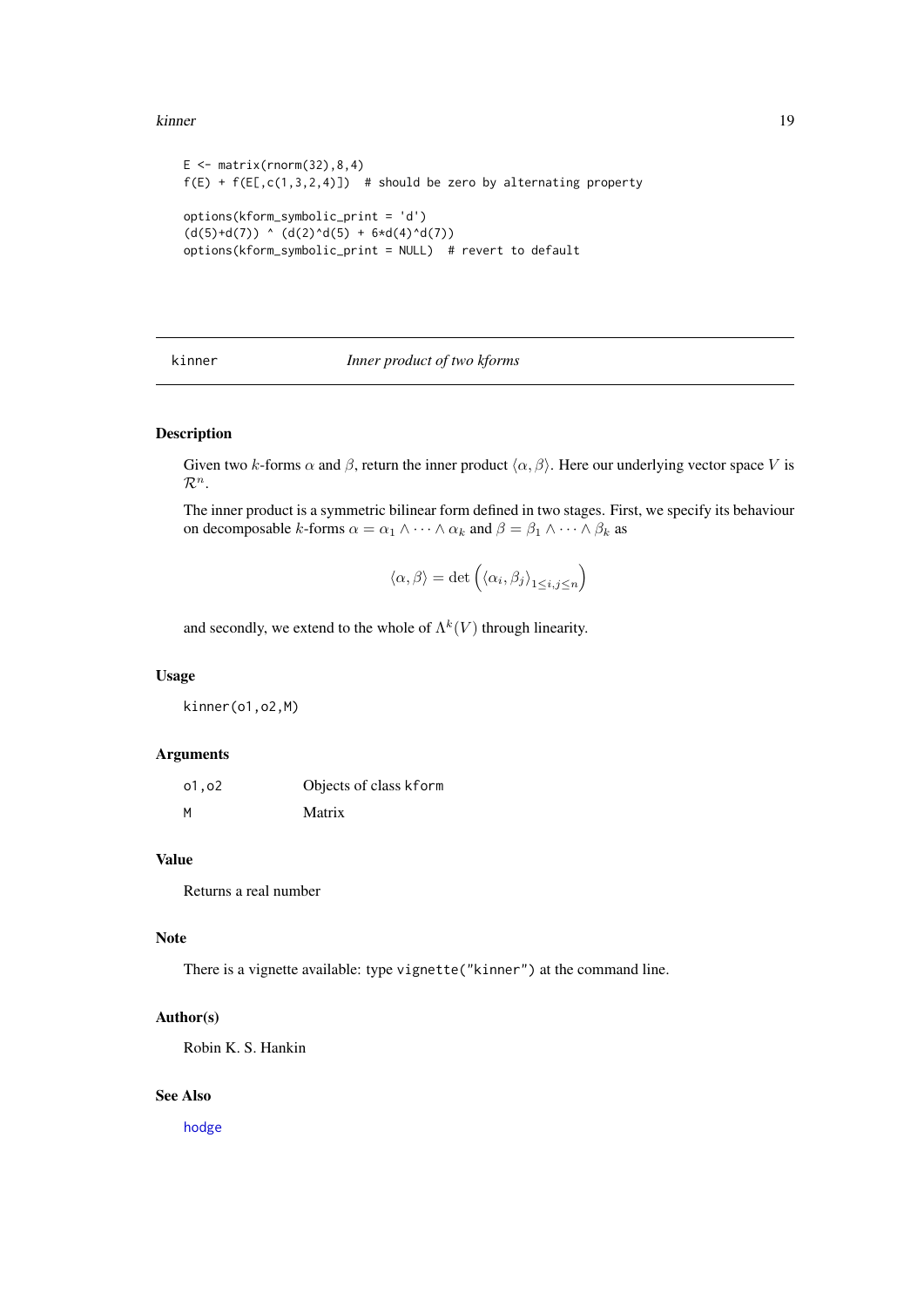#### Examples

```
a \leftarrow (2*dx)^(3*dy)b <- (5*dx)^(7*dy)
kinner(a,b)
det(matrix(c(2*5,0,0,3*7),2,2)) # mathematically identical, slight numerical mismatch
```
<span id="page-19-1"></span>ktensor *k-tensors*

#### Description

Functionality for  $k$ -tensors

## Usage

```
ktensor(S)
as.ktensor(M,coeffs)
is.ktensor(x)
## S3 method for class 'ktensor'
as.function(x,...)
```
#### Arguments

| M.coeffs | Matrix of indices and coefficients, as in spray(M, coeffs) |
|----------|------------------------------------------------------------|
| S        | Object of class spray                                      |
| X        | Object of class ktensor                                    |
|          | Further arguments, currently ignored                       |

## Details

A k-tensor object S is a map from  $V^k$  to the reals R, where V is a vector space (here  $R^n$ ) that satisfies multilinearity:

 $S(v_1, \ldots, av_i, \ldots, v_k) = a \cdot S(v_1, \ldots, v_i, \ldots, v_k)$ 

and

$$
S(v_1, \ldots, v_i + v_i', \ldots, v_k) = S(v_1, \ldots, v_i, \ldots, x_v) + S(v_1, \ldots, v_i', \ldots, v_k).
$$

Note that this is *not* equivalent to linearity over  $V^{nk}$  (see examples).

In the stokes package, k-tensors are represented as sparse arrays (spray objects), but with a class of c("ktensor", "spray"). This is a natural and efficient representation for tensors that takes advantage of sparsity using spray package features.

Function as.ktensor() will coerce a  $k$ -form to a  $k$ -tensor via kform\_to\_ktensor().

<span id="page-19-0"></span>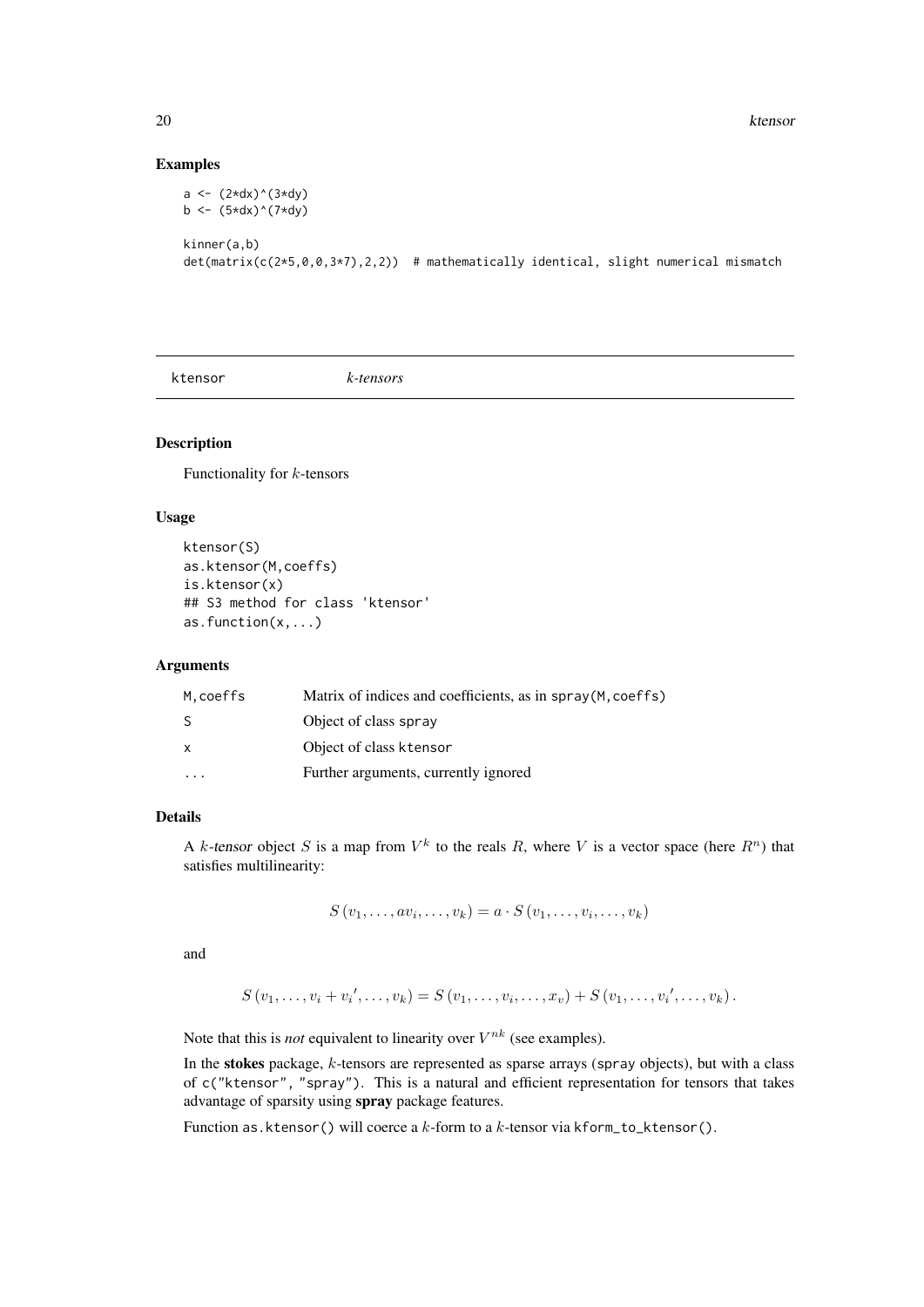#### <span id="page-20-0"></span>ktensor 21

## Value

All functions documented here return a ktensor object except as. function. ktensor(), which returns a function.

## Author(s)

Robin K. S. Hankin

## References

Spivak 1961

### See Also

[cross](#page-9-1),[kform](#page-16-1),[wedge](#page-31-1)

```
ktensor(rspray(4,powers=1:4))
as.ktensor(cbind(1:4,2:5,3:6),1:4)
## Test multilinearity:
k \leq -4n \leq -5u \le -3## Define a randomish k-tensor:
S <- ktensor(spray(matrix(1+sample(u*k)%%n,u,k),seq_len(u)))
## And a random point in V^k:
E <- matrix(rnorm(n*k),n,k)
E1 <- E2 <- E3 <- E
x1 \leftarrow \text{rnorm}(n)x2 \le rnorm(n)
r1 \leftarrow \text{norm}(1)r2 < - rnorm(1)# change one column:
E1[, 2] <- x1
E2[, 2] < -x2E3[,2] <- r1*x1 + r2*x2f \leftarrow as.function(S)r1*f(E1) + r2*f(E2) - f(E3) # should be small## Note that multilinearity is different from linearity:
r1*f(E1) + r2*f(E2) - f(r1*f1 + r2*f2) # not small!
```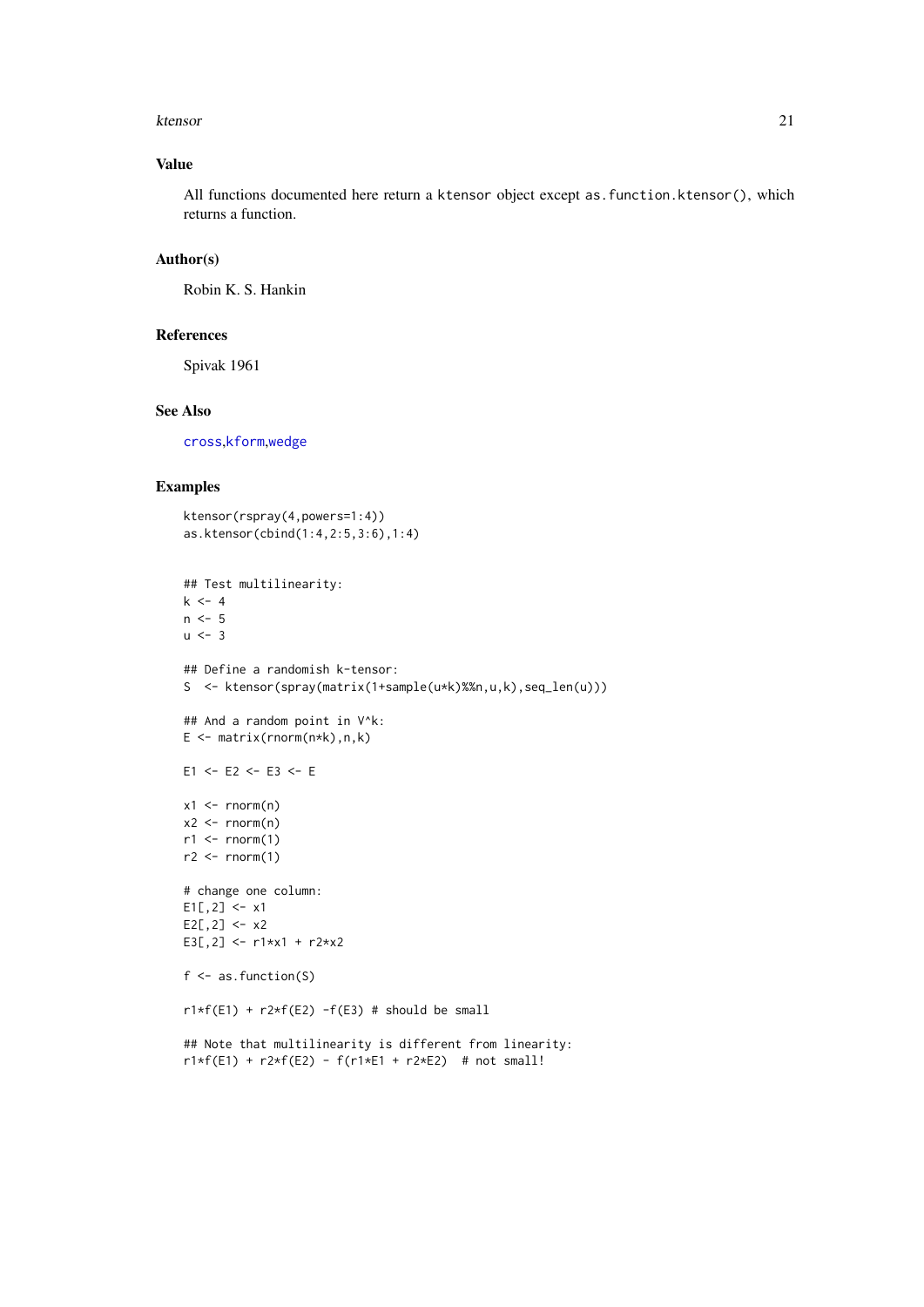<span id="page-21-0"></span>

#### <span id="page-21-1"></span>Description

Allows arithmetic operators to be used for k-forms and k-tensors such as addition, multiplication, etc, where defined.

#### Usage

```
## S3 method for class 'kform'
Ops(e1, e2 = NULL)## S3 method for class 'ktensor'
Obs(e1, e2 = NULL)
```
#### Arguments

e1,e2 Objects of class kform or ktensor

#### Details

The functions Ops.kform() and Ops.ktensor() pass unary and binary arithmetic operators ("+", "-", "\*", "/" and "^") to the appropriate specialist function by coercing to spray objects.

For wedge products of k-forms, use wedge() or  $\frac{8}{3}$  or  $\frac{4}{3}$ ; and for cross products of k-tensors, use cross() or %X%.

#### Value

All functions documented here return an object of class kform or ktensor.

#### Note

A plain asterisk, "\*" behaves differently for ktensors and kforms. Given two ktensors T1, T2, then "T1\*T2" will return the their tensor cross product. This on the grounds that the idiom has only one natural interpretation. But its use is discouraged (use %X% or cross() instead). An asterisk can also be used to multiply a tensor by a scalar, as in T1\*5.

An asterisk cannot be used to multiply two kforms K1, K2, as in K1\*K2, which will always return an error. This on the grounds that it has no sensible interpretation in general and you probably meant to use a wedge product,  $K1^k/2$ . Note that multiplication by scalars is acceptable, as in K1 $*6$ . Further note that K1\*K2 returns an error even if one or both is a 0-form (or scalar), as in K1\*scalar(3). This behaviour may change in the future.

In the package the caret ("") evaluates the wedge product; note that %"\* is also acceptable. Of course, if S is a kform object, it is very tempting [but inccorrect!] to interpret "S^3" as something like "S to the power 3". In package idiom, "S^3" is interpreted as  $S*3 = S+S+S$ . Further, if we interpret a caret as a power, idiom such as "2^S" becomes meaningless. See also the note at Ops.clifford in the clifford package.

Powers simply do not make sense for alternating forms:  $S %^S S$  is zero identically. Here the caret is interpreted consistently as a wedge product, and if one of the factors is numeric it is interpreted as a zero-form (that is, a scalar). Thus  $S^2 = 2^S = 5+S$ , and indeed  $S^2 = S^*$ n.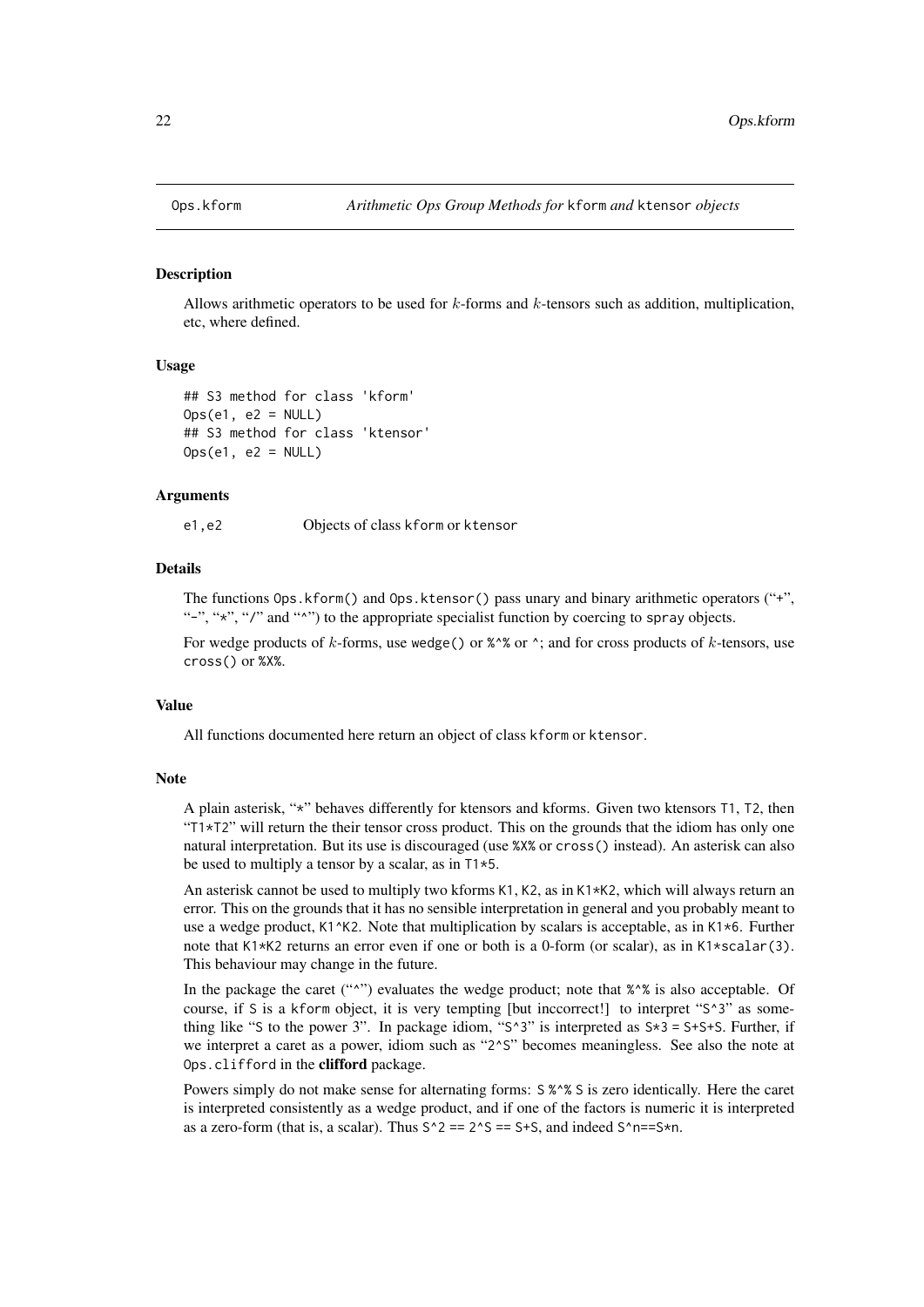#### <span id="page-22-0"></span>print.stokes 23

Powers are not implemented for ktensors on the grounds that a ktensor to the power zero is not defined.

Note that one has to take care with order of operations, as package idiom is not quite associative if we mix  $\land$  with  $\star$ :

dx ^ (6\*dy) is perfectly acceptable, but

 $(dx \wedge 6)$  \*dy) will return an error, as will the unbracketed form dx  $\wedge 6 \times dy$ . In the second case we attempt to use an asterisk to multiply two k-forms, which triggers the error.

#### Author(s)

Robin K. S. Hankin

#### Examples

```
## dx_1 ^ dx_2 + 6dx_5 ^ dx_6:
as.kform(1) \land as.kform(2) + 6*as.kform(5) \land as.kform(6)
k1 \leq kform_general(4,2, rnorm(6))
k2 <- kform_general(4,2,rnorm(6))
E \le - matrix(rnorm(8), 4, 2)
as.function(k1+k2)(E)
## verify linearity, here 2*k1 + 3*k2:
as.function(2*k1+3*k2)(E)-(2*as.function(k1)(E) + 3*as.function(k2)(E))
## should be small
```
<span id="page-22-2"></span>

| Print methods for k-tensors and k-forms |
|-----------------------------------------|
|                                         |

## <span id="page-22-1"></span>Description

Print methods for objects with options for printing in matrix form or multivariate polynomial form

## Usage

```
## S3 method for class 'kform'
print(x, \ldots)## S3 method for class 'ktensor'
print(x, \ldots)
```
#### Arguments

| x        | $k$ -form or $k$ -tensor              |
|----------|---------------------------------------|
| $\cdots$ | Further arguments (currently ignored) |

## Details

The print method is designed to tell the user that an object is a tensor or a k-form. It prints a message to this effect (with special dispensation for zero tensors), then calls the spray print method.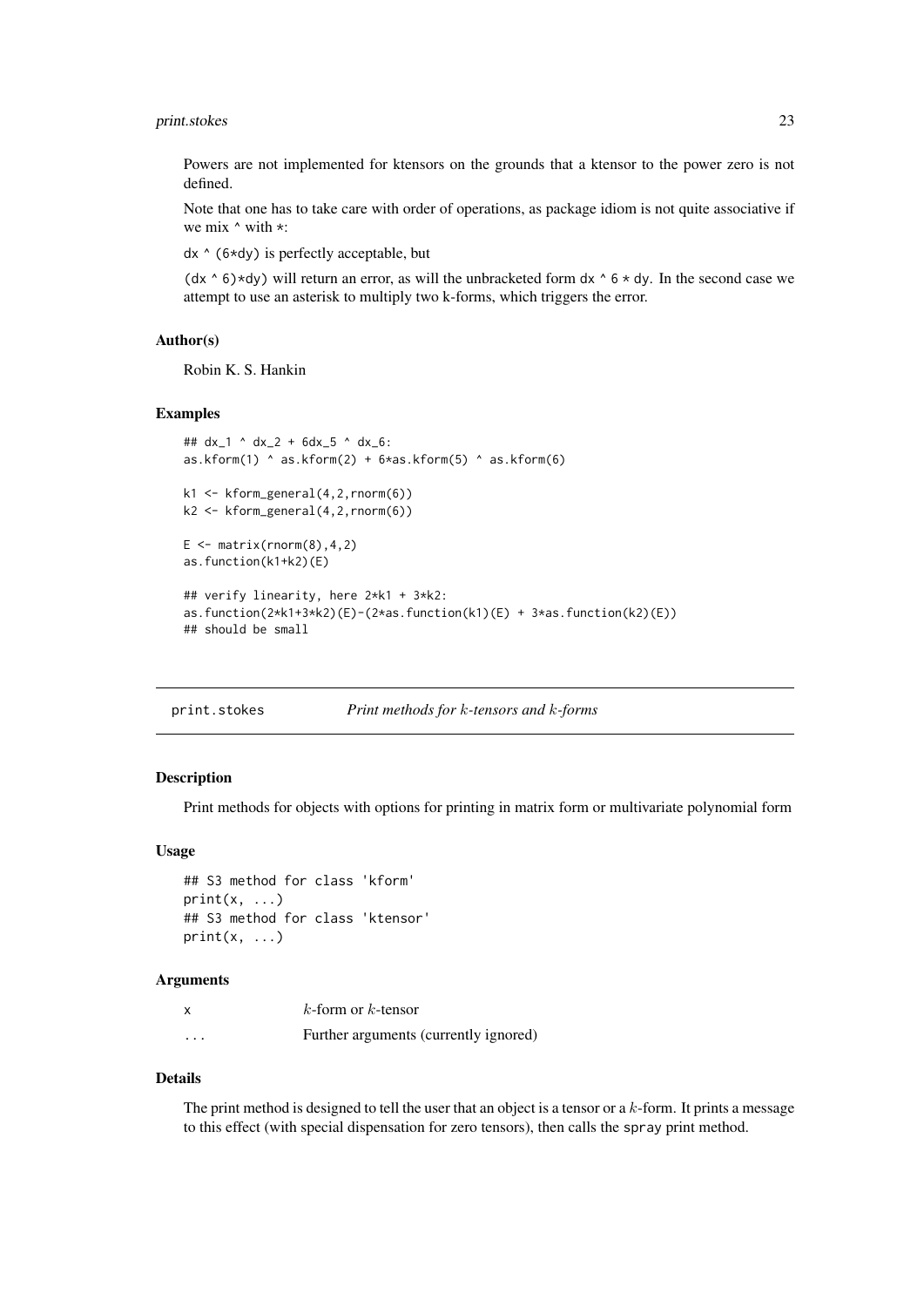#### Value

Returns its argument invisibly.

#### Note

The print method asserts that its argument is a map from  $V^k$  to R with  $V = R^n$ . Here, n is the largest element in the index matrix. However, such a map naturally furnishes a map from  $(R^m)^k$ to R provided that  $m \geq n$  via the natural projection from  $R^n$  to  $R^m$ . Formally this would be  $(x_1, \ldots, x_n) \mapsto (x_1, \ldots, x_n, 0, \ldots, 0) \in R^m$ . In the case of the zero k-form or k-tensor, "n" is to be interpreted as "any  $n \geq 0$ ".

By default, the print method uses the spray print methods, and as such respects the polyform option. However, setting polyform to TRUE can give misleading output, because spray interprets objects as multivariate polynomials not differential forms (and in particular uses the caret to signify powers).

It is much better to use options ktensor\_symbolic\_print or kform\_symbolic\_print instead. If these options are non-null, the print method uses as.symbolic() to give an alternate way of displaying k-tensors and k-forms. Set kform\_symbolic\_print to "dx" for output like "dx  $\land$  dz" and "txyz" for output like "dt  $\land$  dx", useful in relativistic physics with a Minkowski metric. More detail is given at symbolic.Rd and the dx vignette.

#### Author(s)

Robin K. S. Hankin

#### See Also

[as.symbolic](#page-26-1)

#### Examples

```
rform()
rtensor()
## spray print options work:
options(polyform = TRUE)
rtensor()
```
## reset to default options(polyform = FALSE)

rform *Random kforms and ktensors*

## Description

Random  $k$ -form objects and  $k$ -tensors, intended as quick "get you going" examples

<span id="page-23-0"></span>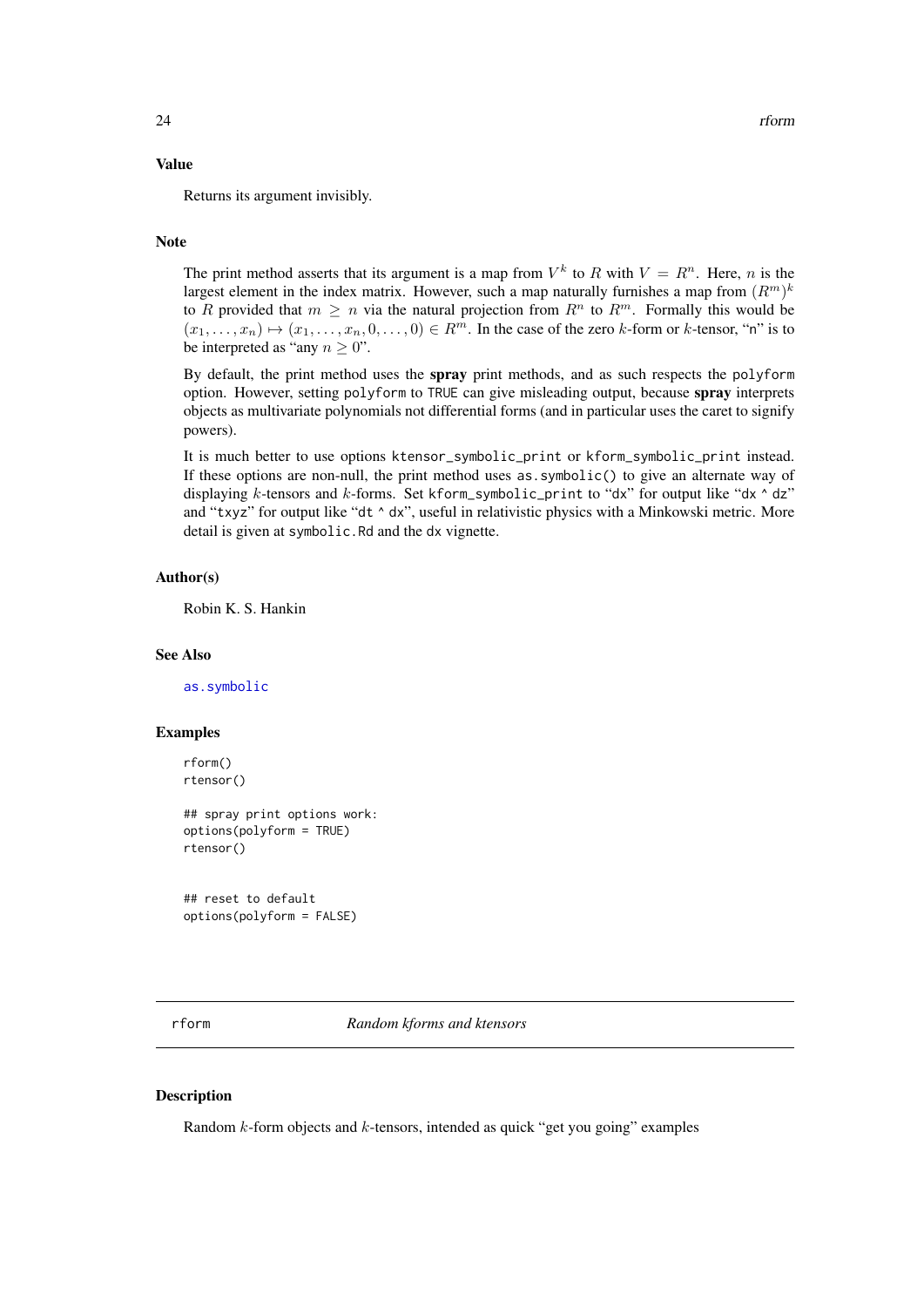#### <span id="page-24-0"></span>scalar 25

## Usage

```
rform(terms=9,k=3,n=7,coeffs,ensure=TRUE)
rtensor(terms=9,k=3,n=7,coeffs)
```
## Arguments

| terms  | Number of distinct terms                                                                                                                                                                         |
|--------|--------------------------------------------------------------------------------------------------------------------------------------------------------------------------------------------------|
| k.n    | A k-form maps $V^k$ to R, where $V = R^n$                                                                                                                                                        |
| coeffs | The coefficients of the form; if missing use seq len(terms)                                                                                                                                      |
| ensure | Boolean with default TRUE meaning to ensure that the dovs() of the returned<br>value is in fact equal to n. If FALSE, sometimes the dovs() is strictly less than n<br>because of random sampling |

## Details

What you see is what you get, basically.

Note that argument terms is an upper bound, as the index matrix might contain repeats which are combined.

## Value

All functions documented here return an object of class kform or ktensor.

#### Author(s)

Robin K. S. Hankin

## Examples

```
rform()
rform() %^% rform()
rtensor() %X% rtensor()
rform() ^ dx
rform() ^ dx ^ dy
```
<span id="page-24-2"></span>scalar *Lose attributes*

## <span id="page-24-1"></span>Description

Scalars: 0-forms and 0-tensors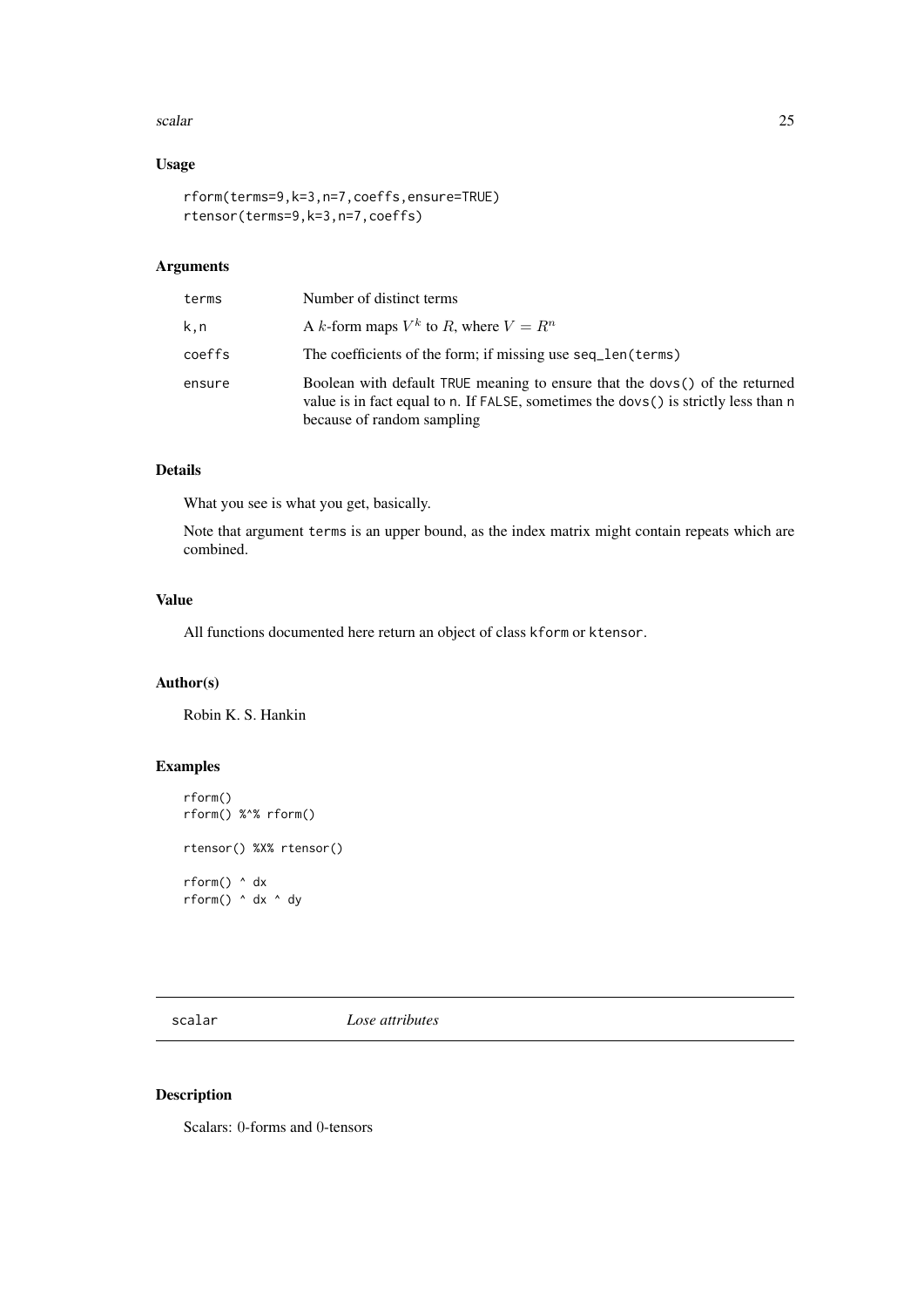26 scalar settlement of the contract of the contract of the settlement of the settlement of the settlement of the settlement of the settlement of the settlement of the settlement of the settlement of the settlement of the

## Usage `

```
scalar(s,lose=FALSE)
is.scalar(M)
 ;<br>calar(s,lose=FALSE)<br>s.scalar(M)<br>0form`(s,lose=FALSE)
## S3 method for class 'kform'
lose(M)
## S3 method for class 'ktensor'
lose(M)
```
## Arguments

| S    | A scalar value; a number                                                                                                                      |  |
|------|-----------------------------------------------------------------------------------------------------------------------------------------------|--|
| м    | Object of class ktensor or kform                                                                                                              |  |
| lose | In function scalar(), Boolean with TRUE meaning to return a normal scalar,<br>and default FALSE meaning to return a formal 0-form or 0-tensor |  |

## Details

A k-tensor (including k-forms) maps k vectors to a scalar. If  $k = 0$ , then a 0-tensor maps no vectors to a scalar, that is, mapping nothing at all to a scalar, or what normal people would call a plain old scalar. Such forms are created by a couple of constructions in the package, specifically scalar(), kform\_general(1,0) and contract(). These functions take a lose argument that behaves much like the drop argument in base extraction.

Function lose() takes an object of class ktensor or kform and, if of arity zero, returns the coefficient.

Note that function kform() *always* returns a kform object, it never loses attributes.

A 0-form is not the same thing as a zero tensor. A 0-form maps  $V^0$  to the reals; a scalar. A zero tensor maps  $V^k$  to zero.

## Value

The functions documented here return an object of class kform or ktensor, except for is.scalar(), which returns a Boolean.

#### Author(s)

Robin K. S. Hankin

#### See Also

[zeroform](#page-33-1)

```
o \leftarrow scalar(5)o
lose(o)
kform_general(1,0)
```

```
kform_general(1,0,lose=FALSE)
```
<span id="page-25-0"></span>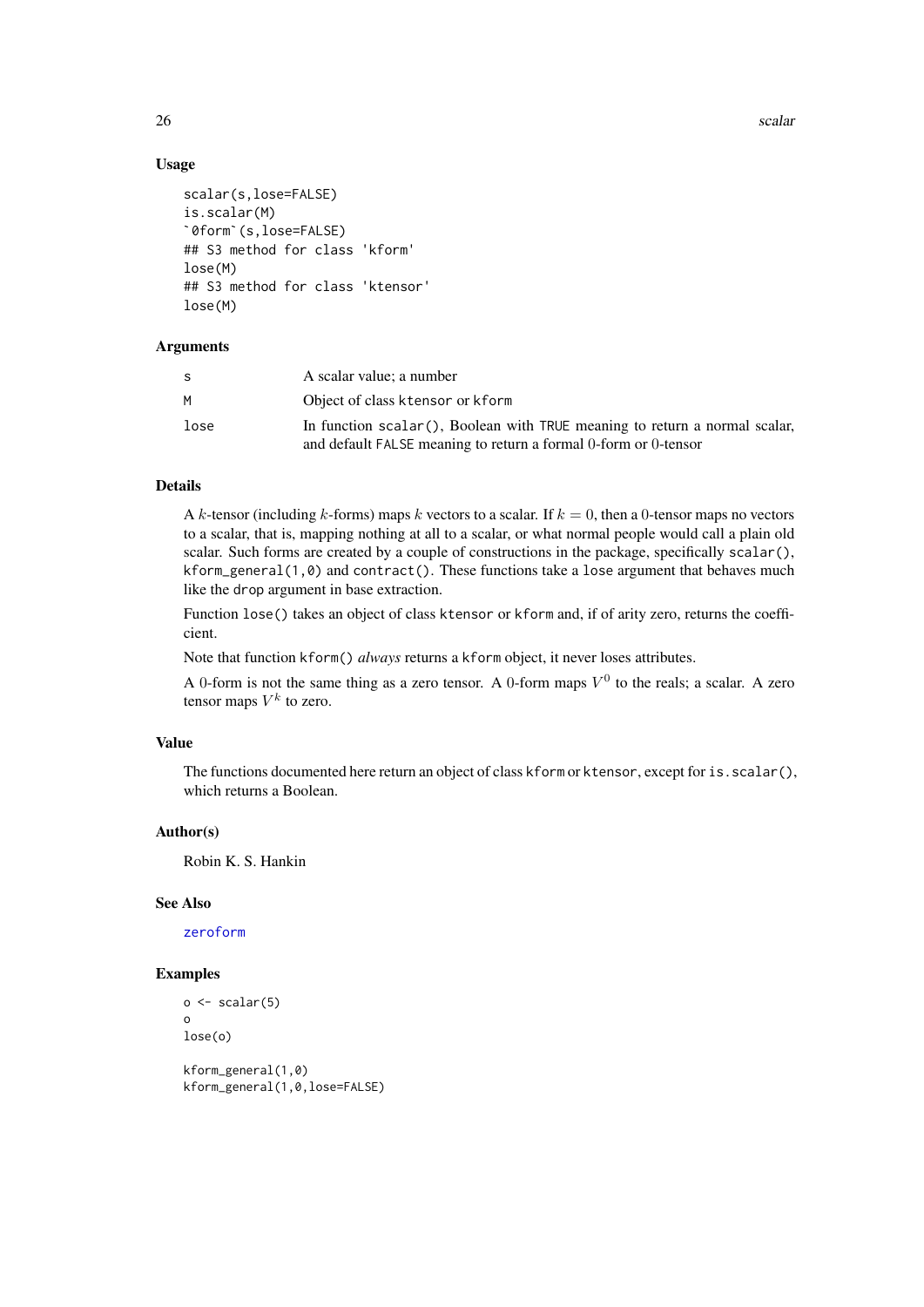<span id="page-26-0"></span>

#### <span id="page-26-1"></span>Description

Returns a character string representing  $k$ -tensor and  $k$ -form objects in symbolic form. Used by the print method if either option kform\_symbolic\_print or ktensor\_symbolic\_print is non-null.

## Usage

```
as.symbolic(M,symbols=letters,d="")
```
#### Arguments

| м       | Object of class kform or ktensor; a map from $V^k$ to R, where $V = R^n$ |
|---------|--------------------------------------------------------------------------|
| symbols | A character vector giving the names of the symbols                       |
| d.      | String specifying the appearance of the differential operator            |

#### Details

Spivak (p89), in archetypically terse writing, states:

A function f is considered to be a 0-form and  $f \cdot \omega$  is also written  $f \wedge \omega$ . If  $f: \mathbb{R}^n \longrightarrow \mathbb{R}$  is differentiable, then  $Df(p) \in \Lambda^1(\mathcal{R}^n)$ . By a minor modification we therefore obtain a 1-form df, defined by

$$
df(p)(v_p) = Df(p)(v)
$$

Let us consider in particular the 1-forms  $d\pi^i$ . It is customary to let  $x^i$  denote the *function*  $\pi^i$  (On  $\mathcal{R}^3$ we often denote  $x^1$ ,  $x^2$ , and  $x^3$  by x, y, and z). This standard notation has obvious disadvantages but it allows many classical results to be expressed by formulas of equally classical appearance. Since  $dx^{i}(p)(v_{p}) = d\pi^{i}(p)(v_{p}) = D\pi^{i}(p)(v) = v^{i}$ , we see that  $dx^{1}(p), \ldots, dx^{n}(p)$  is just the dual basis to  $(e_1)_p, \ldots, (e_n)_p$ . Thus every k-form  $\omega$  can be written

$$
\omega = \sum_{i_1 < \dots < i_k} \omega_{i_1, \dots, i_k} dx^{i_1} \wedge \dots \wedge dx^{i_k}.
$$

Function as. symbolic() uses this format. For completeness, we add (p77) that k-tensors may be expressed in the form

$$
\sum_{i_1,\ldots,i_k=1}^n a_{i_1,\ldots,i_k} \cdot \phi_{i_1} \otimes \cdots \otimes \phi_{i_k}.
$$

and this form is used for k-tensors.

#### Value

Returns a noquote character string.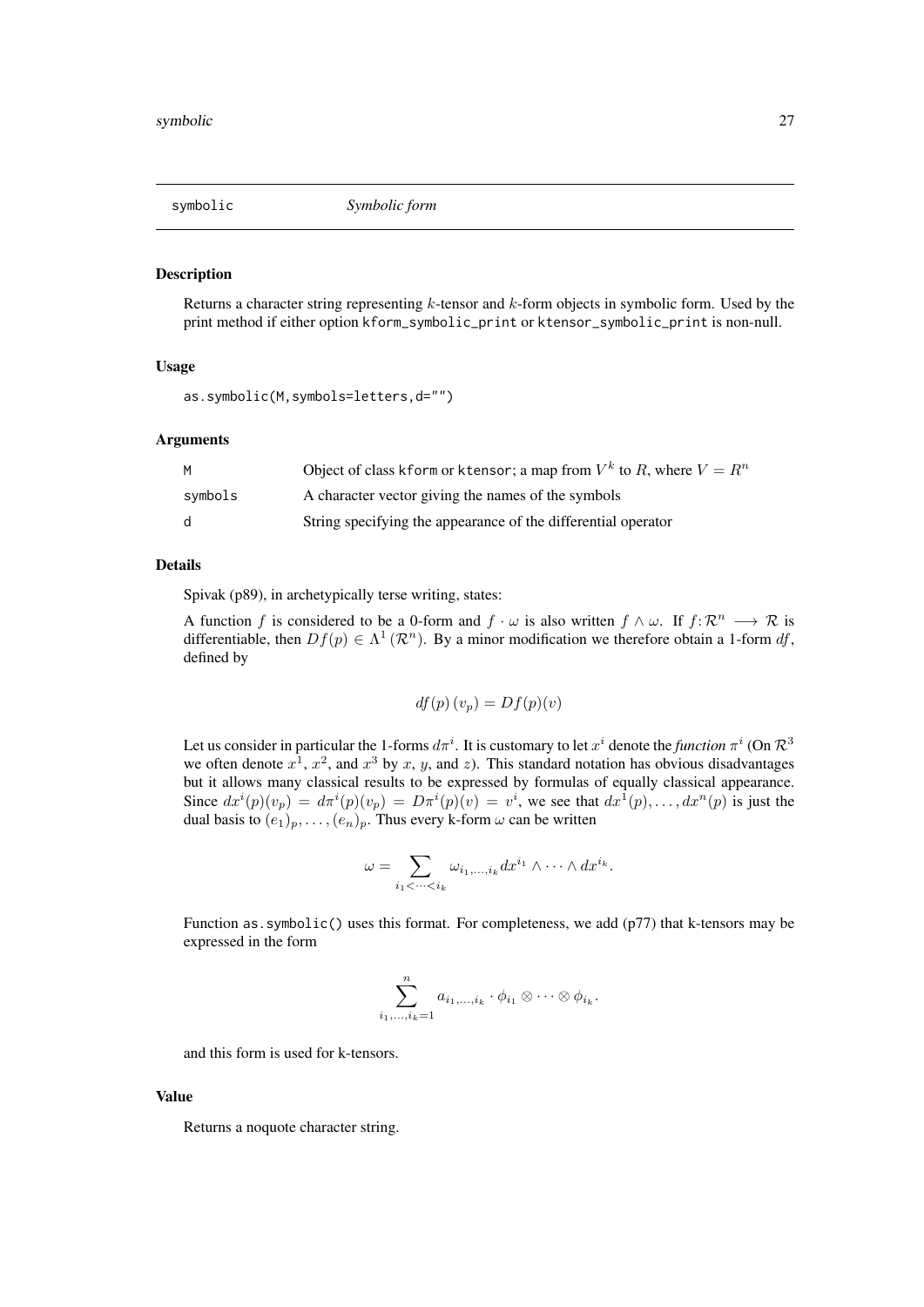## Author(s)

Robin K. S. Hankin

## See Also

[print.stokes](#page-22-2),[dx](#page-11-1)

## Examples

```
(o <- kform_general(3,2,1:3))
as.symbolic(o,d="d",symbols=letters[23:26])
```
## Description

Given a k-form, express it in terms of linear combinations of the  $dx_i$ 

## Usage

pullback(K,M) stretch(K,d)

## Arguments

|    | Object of class kform                                                  |
|----|------------------------------------------------------------------------|
| м  | Matrix of transformation                                               |
| d. | Numeric vector representing the diagonal elements of a diagonal matrix |

## Details

Function pullback() calculates the pullback of a function. A vignette is provided at 'pullback.Rmd'. Suppose we are given a two-form

$$
\omega=\sum_{i
$$

and relationships

$$
dx_i = \sum_r M_{ir} dy_r
$$

then we would have

$$
\omega = \sum_{i < j} a_{ij} \left( \sum_r M_{ir} dy_r \right) \wedge \left( \sum_r M_{jr} dy_r \right).
$$

<span id="page-27-0"></span>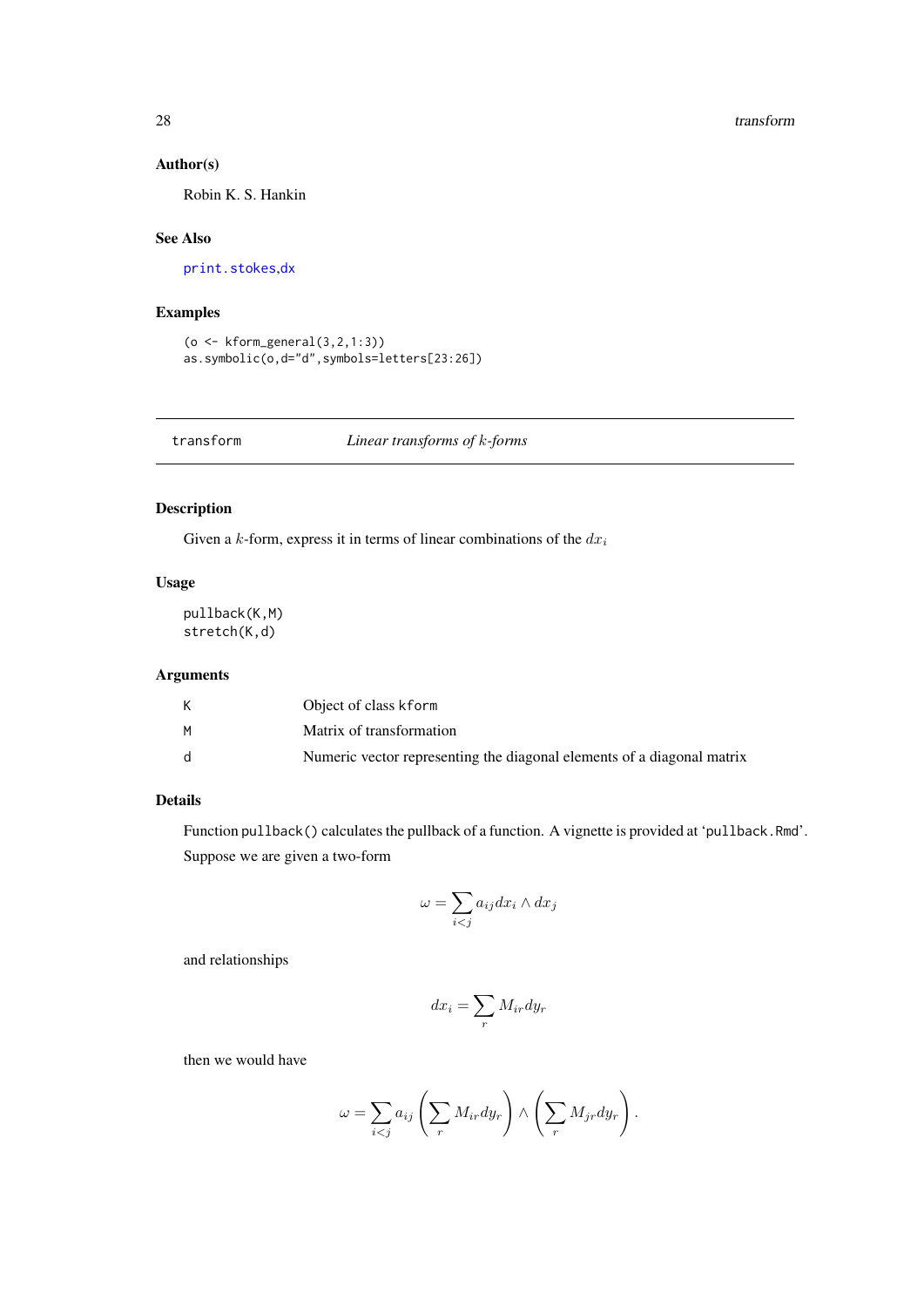<span id="page-28-0"></span>transform 29

The general situation would be a  $k$ -form where we would have

$$
\omega = \sum_{i_1 < \dots < i_k} a_{i_1 \dots i_k} dx_{i_1} \wedge \dots \wedge dx_{i_k}
$$

giving

$$
\omega = \sum_{i_1 < \dots < i_k} \left[ a_{i_1, \dots, i_k} \left( \sum_r M_{i_1r} dy_r \right) \wedge \dots \wedge \left( \sum_r M_{i_rr} dy_r \right) \right].
$$

The transform() function does all this but it is slow. I am not 100% sure that there isn't a much more efficient way to do such a transformation. There are a few tests in tests/testthat and a discussion in the stokes vignette.

Function stretch() carries out the same operation but for  $M$  a diagonal matrix. It is much faster than transform().

#### Value

The functions documented here return an object of class kform.

#### Author(s)

Robin K. S. Hankin

#### References

S. H. Weintraub 2019. *Differential forms: theory and practice*. Elsevier. (Chapter 3)

## See Also

[wedge](#page-31-1)

```
# Example in the text:
K \leftarrow \text{as.kform}(\text{matrix}(c(1,1,2,3),2,2),c(1,5))M <- matrix(1:9,3,3)
pullback(K,M)
# Demonstrate that the result can be complicated:
M \leftarrow matrix(rnorm(25), 5, 5)pullback(as.kform(1:2),M)
# Numerical verification:
o <- rform(terms=2,n=5)
o2 <- pullback(pullback(o,M),solve(M))
max(abs(coeffs(o-o2))) # zero to numerical precision
# Following should be zero:
pullback(as.kform(1), M)-as.kform(matrix(1:5),c(crossprod(M,c(1,rep(0,4)))))
# Following should be TRUE:
issmall(pullback(o,crossprod(matrix(rnorm(10),2,5))))
```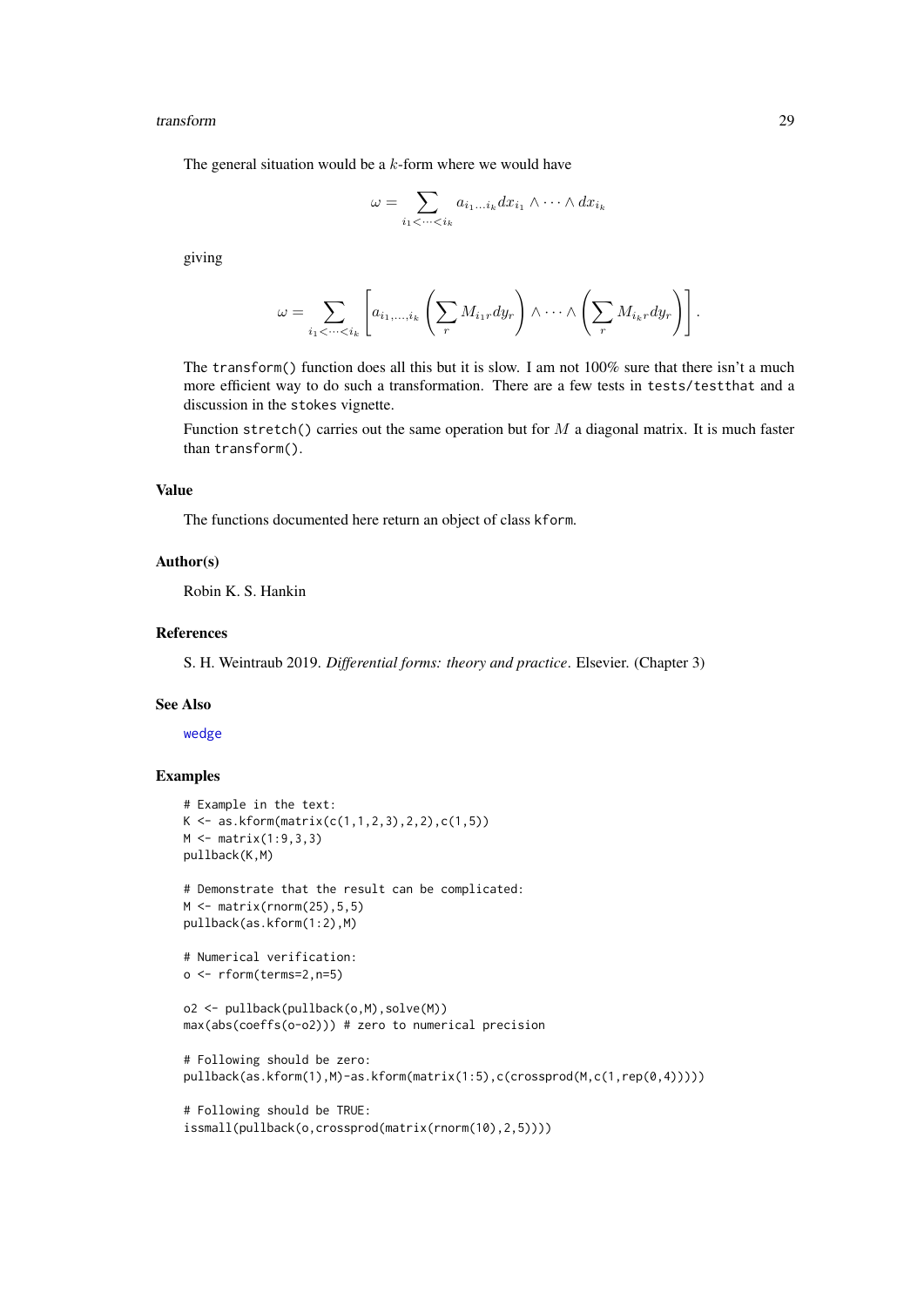```
# Some stretch() use-cases:
p <- rform()
p
stretch(p,seq_len(7))
stretch(p, c(1, 0, 0, 1, 1, 1, 1)) # kills dimensions 2 and 3
```
vector\_cross\_product *The Vector cross product*

## Description

The vector cross product is defined in elementary school for pairs of vectors in  $\mathcal{R}^3$  as

 $\mathbf{u} \times \mathbf{v} = (u_2v_3 - u_3v_2, u_2v_3 - u_3v_2, u_2v_3 - u_3v_2).$ 

However, this may easily be generalized to a product from  $n-1$ -tuples of vectors in  $\mathcal{R}^3$ . Vignette vector\_cross\_product gives a discussion.

## Usage

```
vector_cross_product(M)
```
#### Arguments

M Matrix with one more row than column; columns are interpreted as vectors

## Details

See vignette vector\_cross\_product

## Value

Returns a vector

#### Author(s)

Robin K. S. Hankin

## See Also

[cross](#page-9-1)

<span id="page-29-0"></span>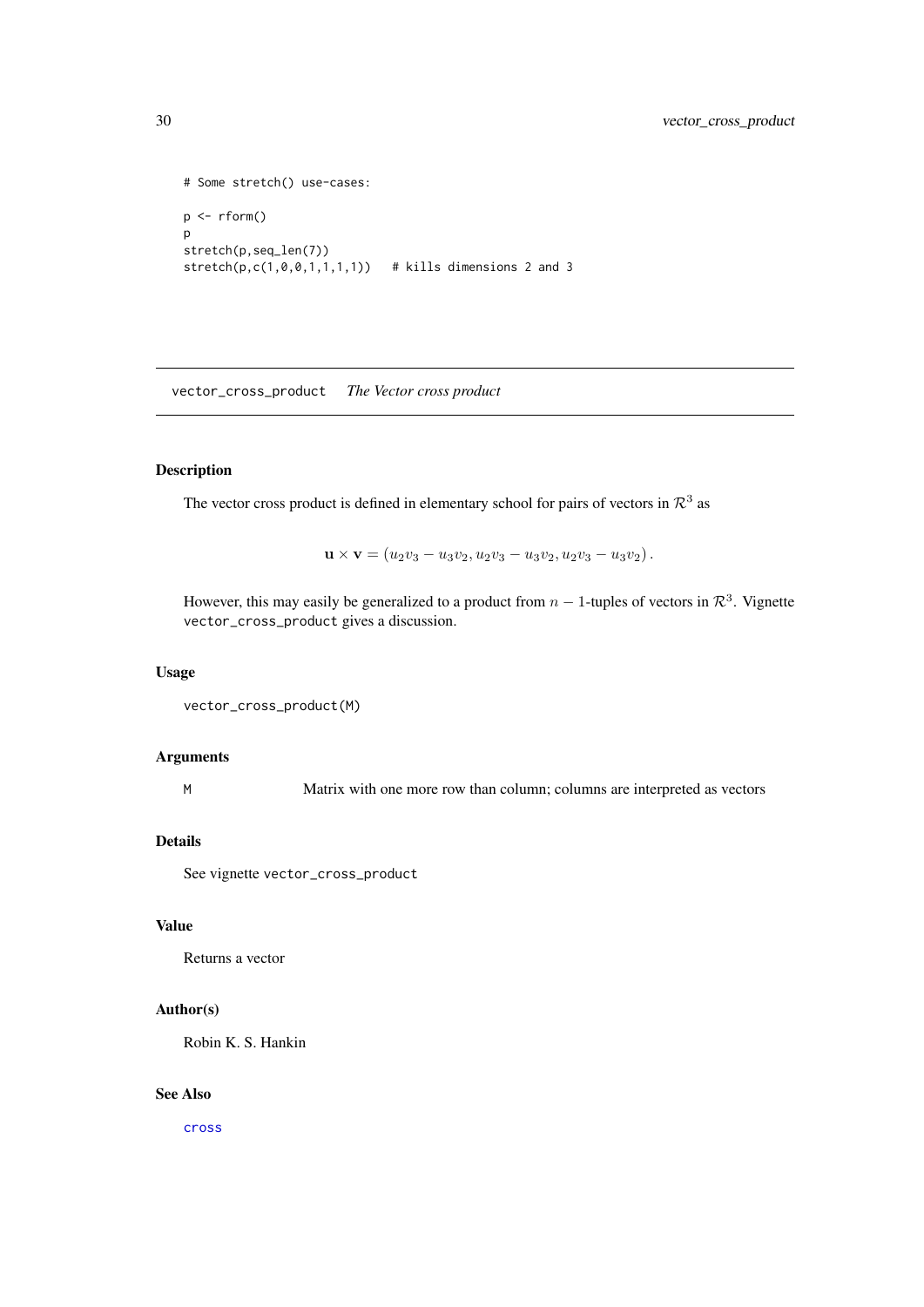#### <span id="page-30-0"></span>volume 31

#### Examples

```
vector_cross_product(matrix(1:6,3,2))
```

```
M \leftarrow matrix(rnorm(30), 6, 5)LHS <- hodge(as.1form(M[,1])^as.1form(M[,2])^as.1form(M[,3])^as.1form(M[,4])^as.1form(M[,5]))
RHS <- as.1form(vector_cross_product(M))
LHS-RHS # zero to numerical precision
```

```
# Alternatively:
hodge(Reduce(`^`,sapply(seq_len(5),function(i){as.1form(M[,i])},simplify=FALSE)))
```
volume *The volume element*

## Description

The volume element in  $n$  dimensions

#### Usage

volume(n) is.volume(K,n=dovs(K))

#### Arguments

| n | Dimension of the space |
|---|------------------------|
| К | Object of class kform  |

#### Details

Spivak phrases it well (theorem 4.6, page 82):

If V has dimension n, it follows that  $\Lambda^n(V)$  has dimension 1. Thus all alternating n-tensors on V are multiples of any non-zero one. Since the determinant is an example of such a member of  $\Lambda^n(V)$ it is not surprising to find it in the following theorem:

Let  $v_1, \ldots, v_n$  be a basis for V and let  $\omega \in \Lambda^n(V)$ . If  $w_i = \sum_{j=1}^n a_{ij}v_j$  then

 $\omega(w_1,\ldots,w_n)=\det(a_{ij})\cdot\omega(v_1,\ldots,v_n)$ 

(see the examples for numerical verification of this).

Neither the zero k-form, nor scalars, are considered to be a volume element.

#### Value

Function volume() returns an object of class kform; function is.volume() returns a Boolean.

## Author(s)

Robin K. S. Hankin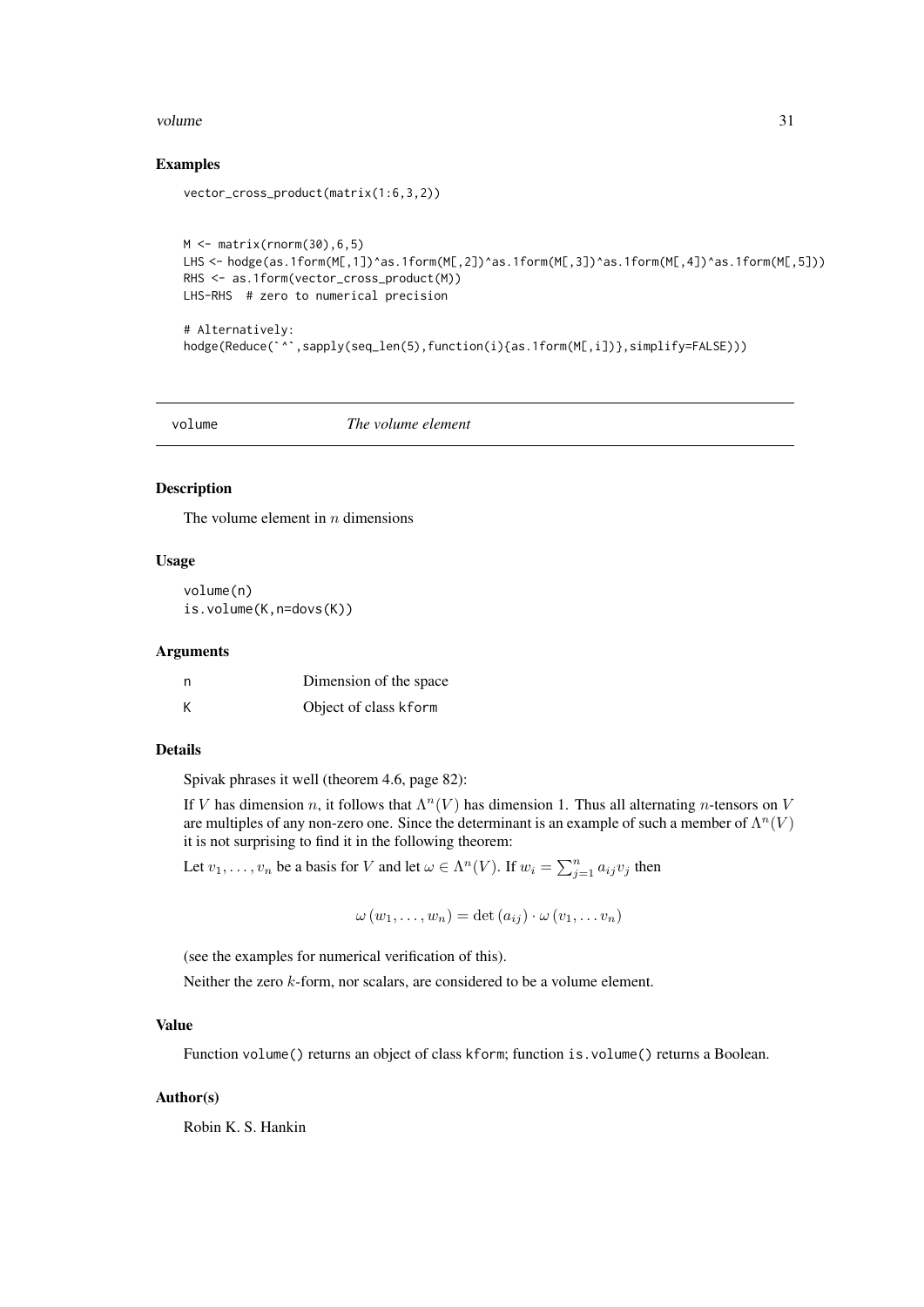32 wedge

#### References

Spivak

## See Also

[zeroform](#page-33-1),[as.1form](#page-5-1),[dovs](#page-10-1)

## Examples

```
dx^dy^dz == volume(3)p \le -1for(i in 1:7){p \leftarrow p ^ as.kform(i)}
p
p == volume(7) # should be TRUE
o \leftarrow volume(5)M \leftarrow matrix(runif(25), 5, 5)det(M) - as. function(o)(M) # should be zero
is.volume(d(1) \land d(2) \land d(3) \land d(4))
```
<span id="page-31-1"></span>

is.volume(d(1:9))

## wedge *Wedge products*

## Description

Wedge products of  $k$ -forms

#### Usage

wedge2(K1,K2) wedge(x, ...)

## Arguments

K1, K2,  $x$ ,  $\ldots$  k-forms

## Details

Wedge product of  $k$ -forms.

## Value

The functions documented here return an object of class kform.

<span id="page-31-0"></span>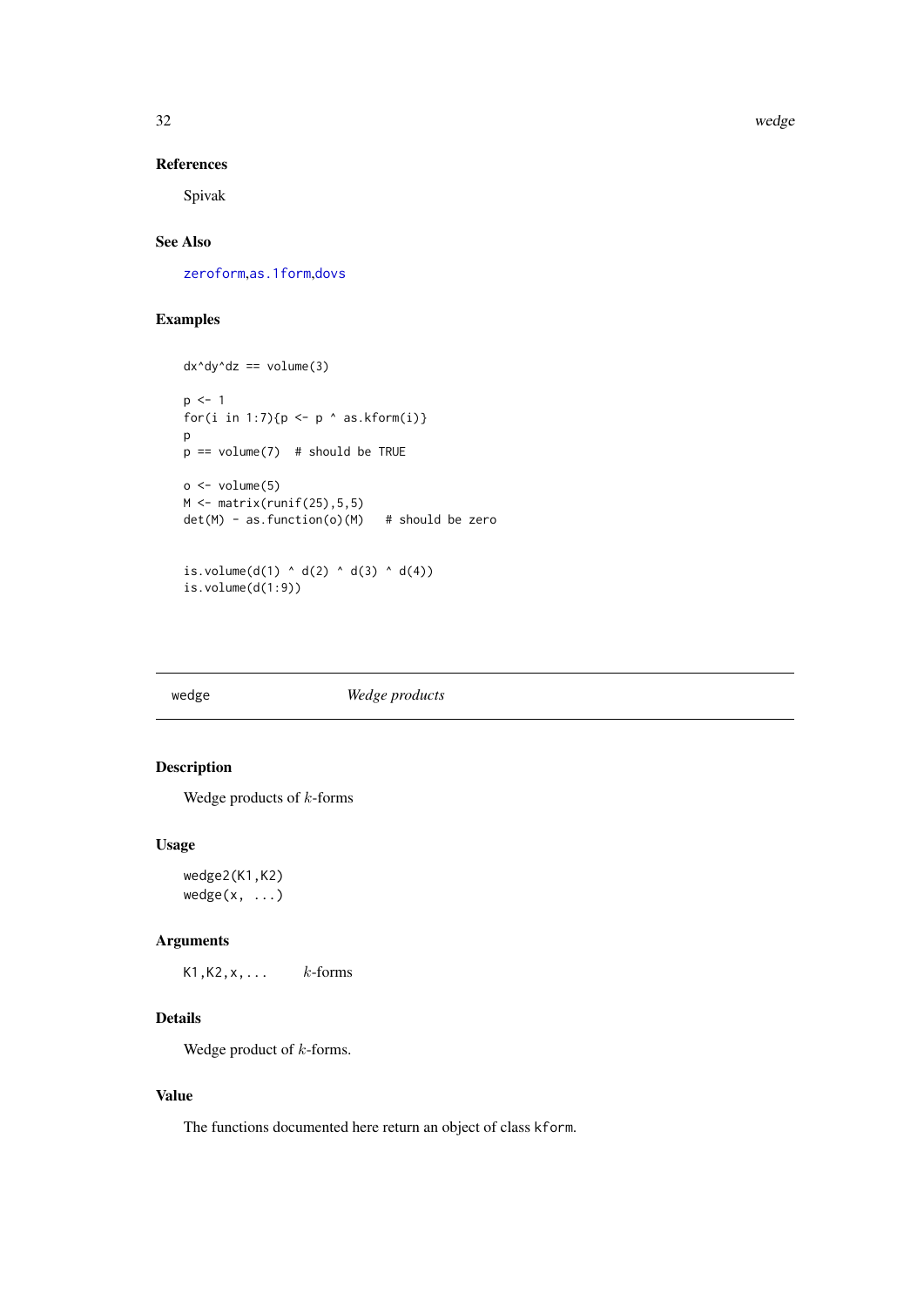## <span id="page-32-0"></span>Note

In general use, use wedge() or  $\wedge$  or % $\wedge$ %, as documented under Ops. Function wedge() uses lowlevel helper function wedge2(), which takes only two arguments.

A short vignette is provided with the package: type vignette("wedge") at the commandline.

## Author(s)

Robin K. S. Hankin

## See Also

**[Ops](#page-21-1)** 

## Examples

```
k1 <- as.kform(cbind(1:5,2:6),1:5)
k2 <- as.kform(cbind(5:7,6:8,7:9),1:3)
k3 \leq kform_general(1:6,2)
a1 <- wedge2(k1, wedge2(k2, k3))
a2 \leq - wedge2(wedge2(k1,k2),k3)
is.zero(a1-a2) # NB terms of a1, a2 in a different order!
# This is why wedge(k1,k2,k3) is well-defined. Can also use ^:
k1 ^ k2 ^ k3
```
## zap *Zap small values in* k*-forms and* k*-tensors*

#### Description

Equivalent to zapsmall()

#### Usage

```
zap(X)
## S3 method for class 'kform'
zap(X)
## S3 method for class 'ktensor'
zap(X)
```
#### Arguments

 $X$  Tensor or  $k$ -form to be zapped

#### Details

Given an object of class ktensor or kform, coefficients close to zero are 'zapped', i.e., replaced by '0', using base::zapsmall().

Note, zap() actually changes the numeric value, it is not just a print method.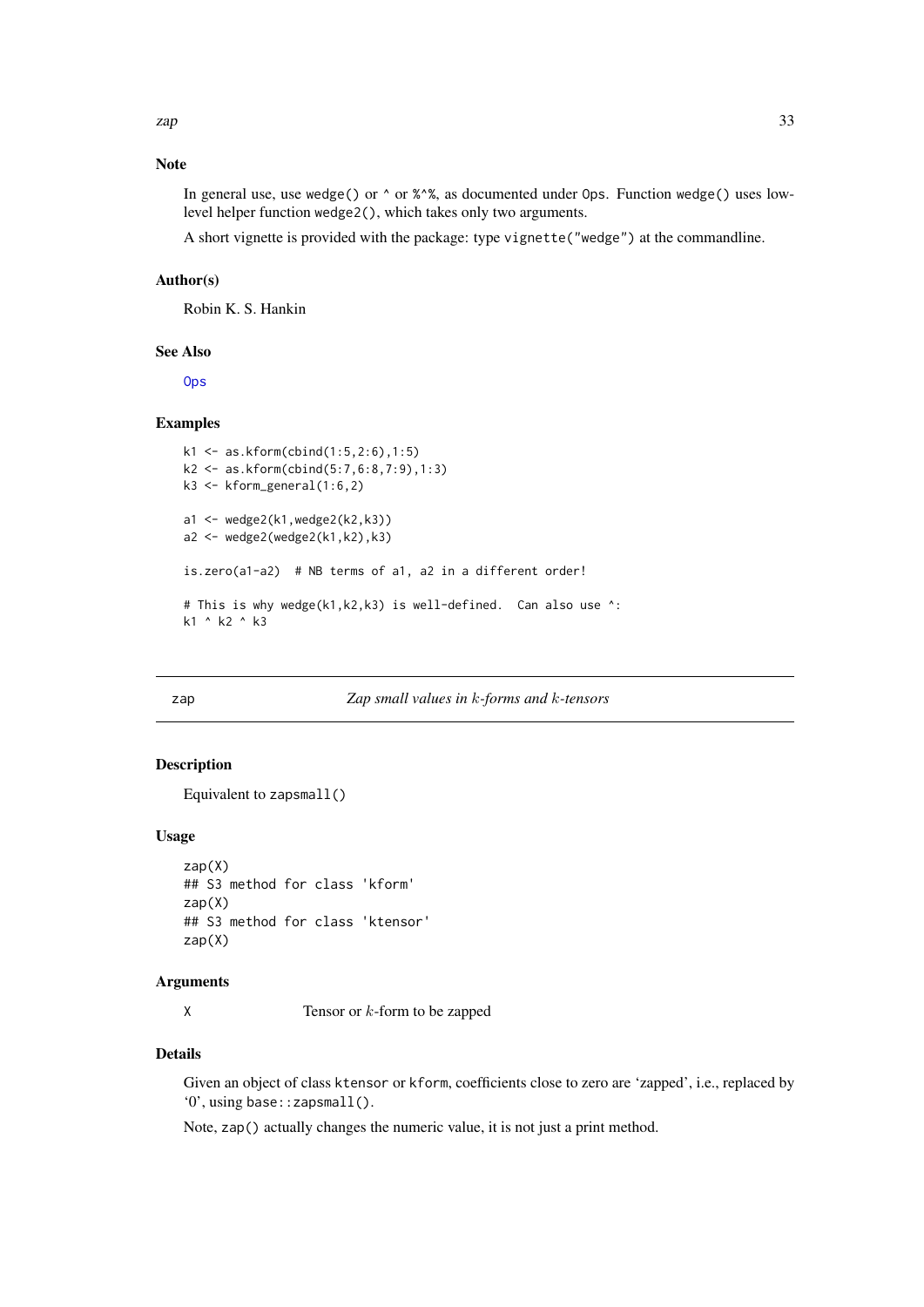## <span id="page-33-0"></span>Value

Returns an object of the same class

## Author(s)

Robin K. S. Hankin

## Examples

 $S \leftarrow rform(7)$  $S == \mathsf{zap}(S)$ 

zero *Zero tensors and zero forms*

## <span id="page-33-1"></span>Description

Correct idiom for generating zero  $k$ -tensors and  $k$ -forms

#### Usage

```
zeroform(n)
zerotensor(n)
```
#### Arguments

n  $Arity$  of the  $k$ -form or  $k$ -tensor

## Value

Returns an object of class kform or ktensor.

## Note

Idiom such as as.ktensor(rep(1,n),0) and as.kform(rep(1,5),0) and indeed as.kform(1:5,0) is incorrect as the arity of the tensor is lost.

A 0-form is not the same thing as a zero tensor. A 0-form maps  $V^0$  to the reals; a scalar. A zero tensor maps  $V^k$  to zero.

## Author(s)

Robin K. S. Hankin

## See Also

[scalar](#page-24-2)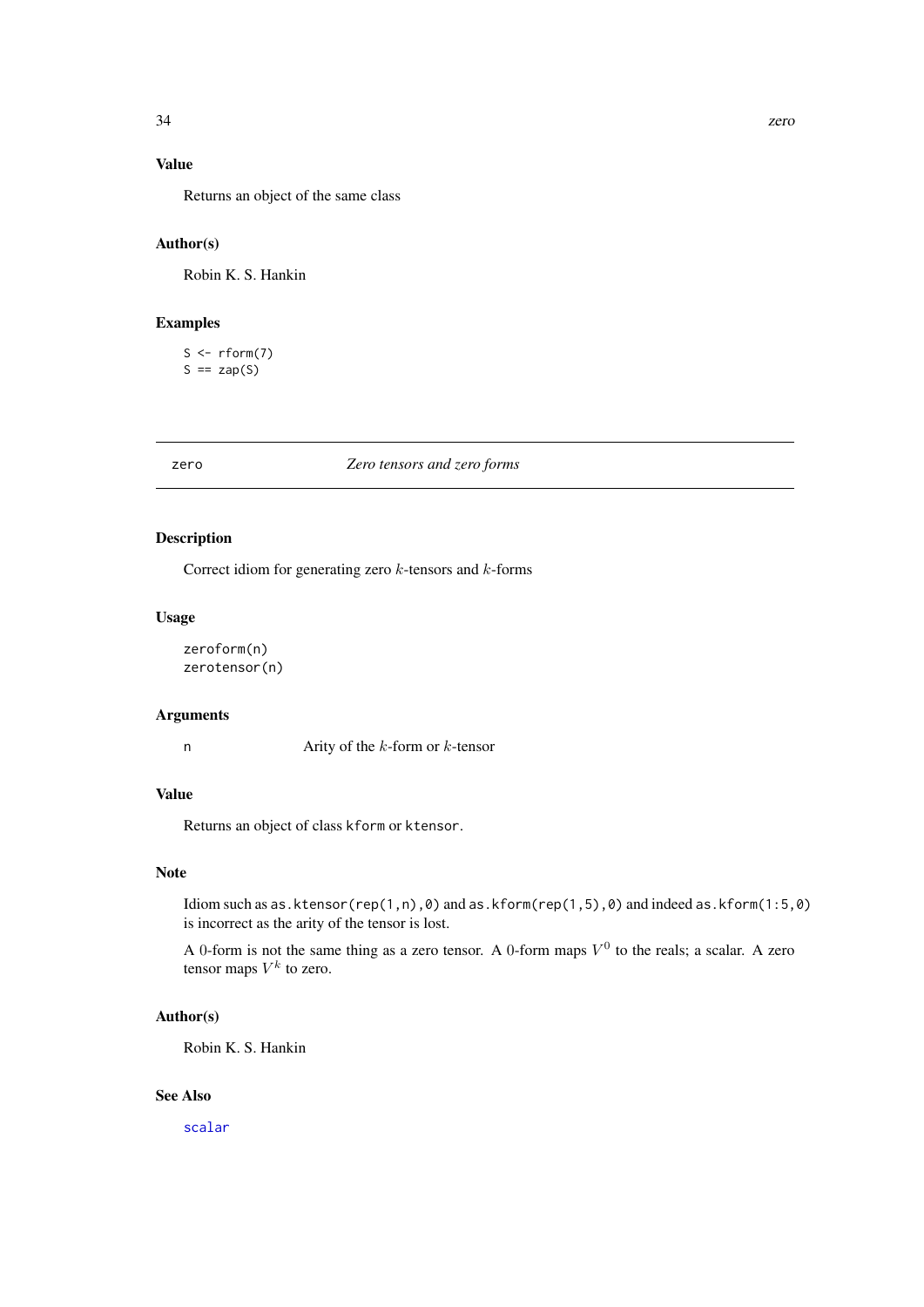#### zero 35

## Examples

```
zerotensor(5)
zeroform(3)
x \leftarrow rform(k=3)x*0 == zeroform(3) # should be true
x = x + zeroform(3) # should be true
y <- rtensor(k=3)
y*0 == zerotensor(3) # should be true
y == y+zerotensor(3) # should be true
## Following idiom is plausible but fails because as.ktensor(coeffs=0)
## and as.kform(coeffs=0) do not retain arity:
## as.ktensor(1+diag(5)) + as.ktensor(rep(1,5),0) # fails
```
## as.kform(matrix(1:6,2,3)) + as.kform(1:3,0) # also fails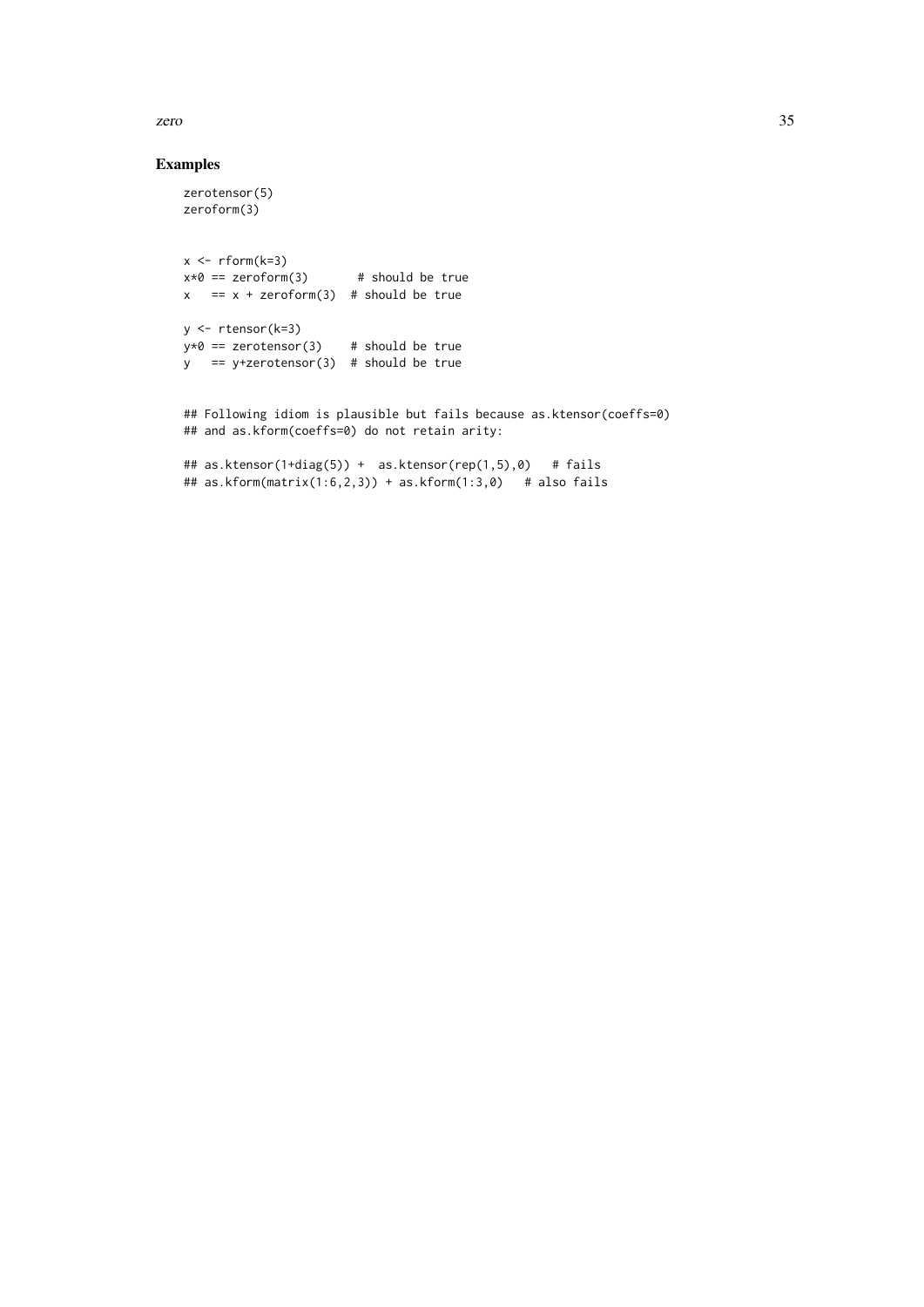# <span id="page-35-0"></span>**Index**

∗ datasets dx, [12](#page-11-0) ∗ package stokes-package, [2](#page-1-0) ∗ symbolmath coeffs, [7](#page-6-0) Ops.kform, [22](#page-21-0) print.stokes, [23](#page-22-0) %X% *(*cross*)*, [10](#page-9-0) %^% *(*wedge*)*, [32](#page-31-0) 0form *(*scalar*)*, [25](#page-24-0) Alt, [4,](#page-3-0) *[8](#page-7-0)* as.1form, [6,](#page-5-0) *[32](#page-31-0)* as.function.kform *(*kform*)*, [17](#page-16-0) as.function.ktensor *(*ktensor*)*, [20](#page-19-0) as.kform *(*kform*)*, [17](#page-16-0) as.ktensor *(*ktensor*)*, [20](#page-19-0) as.symbolic, *[24](#page-23-0)* as.symbolic *(*symbolic*)*, [27](#page-26-0) coeff *(*coeffs*)*, [7](#page-6-0) coeffs, [7](#page-6-0) coeffs,kform-method *(*coeffs*)*, [7](#page-6-0) coeffs,ktensor-method *(*coeffs*)*, [7](#page-6-0) coeffs.kform *(*coeffs*)*, [7](#page-6-0) coeffs.ktensor *(*coeffs*)*, [7](#page-6-0) coeffs<- *(*coeffs*)*, [7](#page-6-0) coeffs<-,kform-method *(*coeffs*)*, [7](#page-6-0) coeffs<-,ktensor-method *(*coeffs*)*, [7](#page-6-0) coeffs<-.kform *(*coeffs*)*, [7](#page-6-0) coeffs<-.ktensor *(*coeffs*)*, [7](#page-6-0) consolidate, [8](#page-7-0) contract, [9](#page-8-0) contract\_elementary *(*contract*)*, [9](#page-8-0) cross, [10,](#page-9-0) *[21](#page-20-0)*, *[30](#page-29-0)* cross2 *(*cross*)*, [10](#page-9-0)

## d, *[12](#page-11-0)* d *(*kform*)*, [17](#page-16-0)

discard *(*keep*)*, [16](#page-15-0) dovs, [11,](#page-10-0) *[32](#page-31-0)* drop *(*scalar*)*, [25](#page-24-0) drop.free *(*keep*)*, [16](#page-15-0) dx, [12,](#page-11-0) *[28](#page-27-0)* dy *(*dx*)*, [12](#page-11-0) dz *(*dx*)*, [12](#page-11-0)

general\_kform *(*kform*)*, [17](#page-16-0) grad *(*as.1form*)*, [6](#page-5-0)

Hodge *(*hodge*)*, [13](#page-12-0) hodge, [13,](#page-12-0) *[19](#page-18-0)*

include\_perms *(*consolidate*)*, [8](#page-7-0) inner, [14](#page-13-0) inner\_product *(*inner*)*, [14](#page-13-0) is.form *(*kform*)*, [17](#page-16-0) is.kform *(*kform*)*, [17](#page-16-0) is.ktensor *(*ktensor*)*, [20](#page-19-0) is.scalar *(*scalar*)*, [25](#page-24-0) is.tensor *(*ktensor*)*, [20](#page-19-0) is.volume *(*volume*)*, [31](#page-30-0) issmall, [15](#page-14-0)

keep, [16](#page-15-0) kform, *[5](#page-4-0)*, *[7,](#page-6-0) [8](#page-7-0)*, *[15](#page-14-0)*, [17,](#page-16-0) *[21](#page-20-0)* kform\_basis *(*kform*)*, [17](#page-16-0) kform\_general *(*kform*)*, [17](#page-16-0) kform\_to\_ktensor *(*consolidate*)*, [8](#page-7-0) kill\_trivial\_rows *(*consolidate*)*, [8](#page-7-0) kinner, [19](#page-18-0) ktensor, *[8](#page-7-0)*, *[11](#page-10-0)*, *[18](#page-17-0)*, [20](#page-19-0)

lose, *[9](#page-8-0)*, *[16](#page-15-0)*, *[18](#page-17-0)* lose *(*scalar*)*, [25](#page-24-0) lose\_repeats *(*consolidate*)*, [8](#page-7-0)

Ops, *[33](#page-32-0)* Ops *(*Ops.kform*)*, [22](#page-21-0) Ops.kform, [22](#page-21-0)

```
polyform (print.stokes), 23
print.kform, 12
print.kform (print.stokes), 23
print.ktensor (print.stokes), 23
print.stokes, 23, 28
pull-back (transform), 28
pullback (transform), 28
```